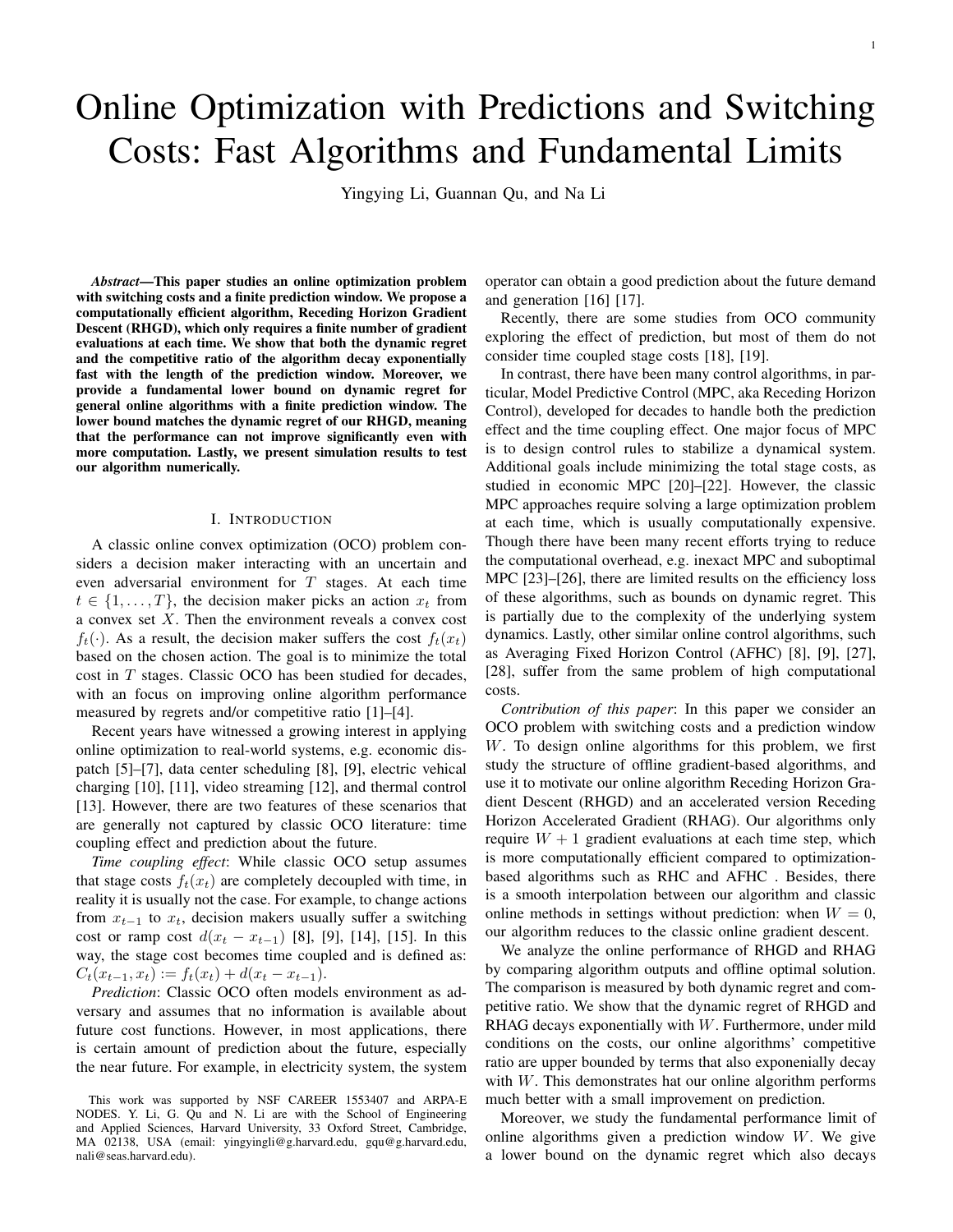exponentially with  $W$ . The decaying rate surprisingly matches the asymptotic property of RHAG's upper bound. This means that RHAG achieves the optimal utilization of prediction information only by using few computational efforts, which is much more efficient than optimization-based algorithms such as RHC and AFHC.

Lastly, we use the economic dispatch problem of electricity systems to numerically test our algorithm. The simulation is consistent with our theoretical results.

## *A. Notations*

For vector  $x \in \mathbb{R}^n$  and set  $X \subset \mathbb{R}^n$ , norm  $||x||$  refers to the Euclidean norm, and  $\Pi_X(x)$  denotes the projection of x onto set X. Besides, we denote the transpose of  $x$  as  $x'$ . The same applies to matrix transpose. In addition,  $X<sup>T</sup>$  denotes the Cartesian product of  $T$  copies of set  $X$ . Moreover, we define  $[T]$  as the set  $\{1, \ldots, T\}$  for a positive integer T. Finally, we define the notation for gradient and partial gradient. Consider function  $f(x, y)$  for  $x \in \mathbb{R}^m$  and  $\mathbb{R}^n$ . Let  $\nabla f(x, y) \in \mathbb{R}^{m+n}$ be the gradient of function  $f(x, y)$ , and  $\frac{\partial f}{\partial x}(x, y) \in \mathbb{R}^m$  be the partial gradient with respect to  $x$ .

# II. PROBLEM FORMULATION

In this paper we consider a variation of online convex optimization where the algorithm is subject to an additional switching cost on the change of actions from one time step to the next. If nothing is known about the future, one can expect that no online algorithm can perform well. Fortunately, in many practical applications, prediction with high precision is indeed available for the near future, e.g. wind generation and load forecast [16] [17]. Thus in this paper, we consider a situation where the algorithm has information about the current and a limited number of future cost functions.

Formally, we consider online convex optimization over a finite time horizon  $t \in [T] := \{1, \ldots, T\}$ . At each time step t, a sequence of costs  $f_t, \ldots, f_{t+W-1}$  from a function class is revealed to the online algorithm. This W-lookahead window is perfect in the sense that these are the true cost functions the algorithm will experience in future time steps.<sup>1</sup> Given perfect W–lookahead, the decision maker needs to pick an action  $x_t$ from a compact convex action set  $X \subset \mathbb{R}^n$ . The goal is to minimize the total cost of online decisions in  $T$  stages  $x =$  ${x_1, \ldots, x_T} \in X^T \subseteq \mathbb{R}^{nT}$ . The total cost is given by

$$
C_1^T(x) = \sum_{t=1}^T \left( f_t(x_t) + \frac{\beta}{2} ||x_t - x_{t-1}||^2 \right) \tag{1}
$$

where  $x_0$  is given and  $\beta \geq 0$  is a weight parameter. Notice that here we consider quadratic switching cost functions, but the analysis can extend to other switching cost functions with properties such as monotonicity, convexity, and smoothness.

For the purpose of theoretical analysis, this paper considers a function class  $\mathcal{F}_X(\alpha, l, G)$  which consists of functions defined on  $X$  that are  $\alpha$ -strongly convex, differentiable and have l-Lipschitz continuous gradients. Mathematically, this means for every  $t \in [T]$  and any  $x_t, y_t \in X$ , the following inequalities hold,

*i)* 
$$
f_t(y_t) \geq f_t(x_t) + \langle \nabla f_t(x_t), y_t - x_t \rangle + \frac{\alpha}{2} ||y_t - x_t||^2
$$
  
\n*ii)*  $\|\nabla f_t(y_t) - \nabla f_t(x_t)\| \leq l ||y_t - x_t||$   
\n*iii)*  $\|\nabla f_t(x_t)\| \leq G$ 

Moreover, the action space  $X$  compact with diameter  $D$ :

$$
\forall x, y \in X, \|x - y\| \le D
$$

Given the above properties, we can show the following nice properties hold for the total cost function  $C_1^T(\cdot)$ . The proof is deferred to Appendix A.

**Lemma 1.**  $C_1^T(x)$  is  $\alpha$ -strongly convex and has L-Lipschitz *continuous gradient, where*  $L = l + 4\beta$ .

The problem setup has natural applications in many areas. Here we briefly discuss two applications.

Example 1. *(Economic Dispatch in Power Systems.) Consider a power network with conventional generators and renewable energy supply. At time t, let*  $x_t = \{x_{t,i}\}_{i=1}^n$  *be the outputs of*  $n$ *generators and* X *be the set of feasible outputs. The generation cost of generator i is*  $c^{i}(x_{t,i})$ *. The renewable supply is*  $r_t$  *and the power demand is*  $d_t$ .

*At time* t*, the goal of economic dispatch is to reduce total* generation cost while maintaining power balance:  $\sum_{i=1}^{n} x_{t,i} +$  $r_t = d_t$ . Thus we incorporate imbalance penalty into the *objective and consider the cost function*

$$
f_t(x_t) = \sum_{i=1}^n c^i(x_{t,i}) + \xi_t (\sum_{i=1}^n x_{t,i} - r_t - d_t)^2
$$

where  $\xi_t$  is a penalty factor. In literature,  $c^i(x_{t,i})$  is usually *modeled as a quadratic function within capacity limit [5]. It is easy to see that*  $f_t(x_t)$  *belongs to class*  $\mathcal{F}_X(\alpha, l, G)$ *.* 

*In addition to the costs above, ramping process of conventional generators also incurs significant costs, e.g. maintenance and depreciation fee. In literature, such costs are referred as ramp costs and modeled as a quadratic function of ramping rate*  $\frac{\beta}{2} \|x_t - x_{t-1}\|^2 := \sum_{i=1}^n \frac{\beta}{2} \|x_{i,t} - x_{i,t-1}\|^2$ *[14] [15]. As a result, the objective of economic dispatch for* T *stages is to minimize total costs including ramp costs*

$$
\min_{x_t} \sum_{t=1}^T \left( f_t(x_t) + \frac{\beta}{2} ||x_t - x_{t-1}||^2 \right)
$$

*Although demand and renewable supply are random, prediction are available for a short time window [16] [17].*

Example 2. *(Trajectory Tracking): Consider a simple dynamical system*  $x_{t+1} = x_t + u_t$ *, where*  $x_t$  *is the location of a robot,*  $u_t$  *is the control action (velocity of the robot). Let*  $y_t$  *be the location of the target at time* t*, and the tracking error is given by*  $f_t(x_t) = \frac{1}{2} ||x_t - y_t||^2$ . There will also be an energy loss *for each control action, given by*  $\frac{\beta}{2}||u_t||^2 = \frac{\beta}{2}||x_{t+1} - x_t||^2$ .

<sup>&</sup>lt;sup>1</sup>Although this assumption might be unrealistic, it is a good starting point to study the effect of prediction on online decision making. We will introduce prediction error in the future work.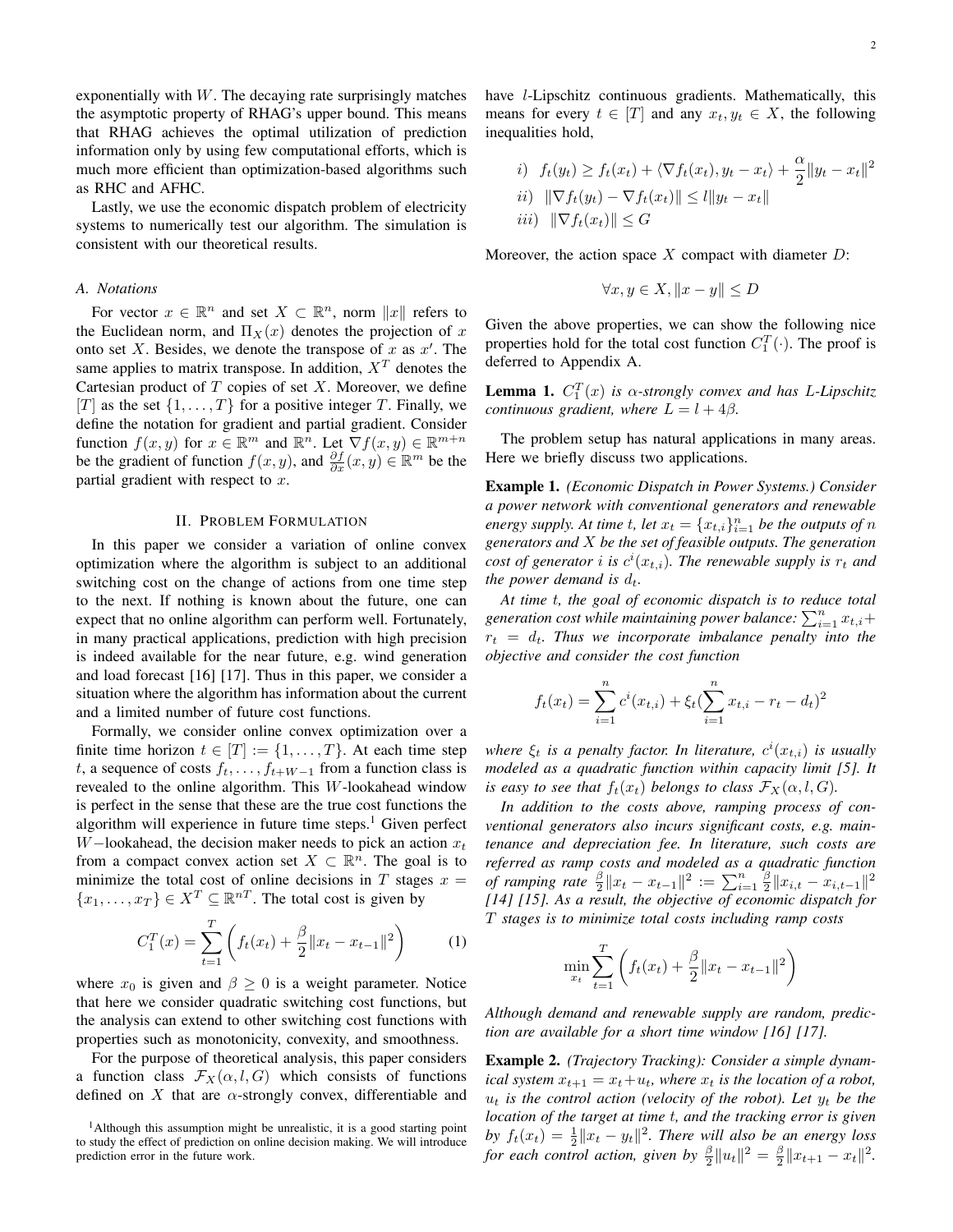*The objective is to minimize the sum of the tracking error and the energy loss,*

$$
\min_{x_t} \sum_{t=0}^{T-1} \left( f_t(x_t) + \frac{\beta}{2} ||x_{t+1} - x_t||^2 \right) + f_T(x_T).
$$

*In reality, there is usually a lookahead window* W *for the target trajectory*  $y_t$  [29].

# *A. Performance Metrics*

This paper studies online algorithm with two performance metrics: *dynamic regret* and *competitive ratio*. Both metrics are commonly used in literature [8], [19].

Before the formal definition, we introduce some notations and necessary concepts. Both dynamic regret and competitive ratio compare algorithm performance with optimal performance. Consider an online algorithm  $A$ , the algorithm performance is defined as:

$$
C_1^T(x^{\mathcal{A}})=\sum_{t=1}^T \left(f_t(x_t^{\mathcal{A}})+\frac{\beta}{2}\|x_t^{\mathcal{A}}-x_{t-1}^{\mathcal{A}}\|^2\right)
$$

where  $x^{\mathcal{A}}$  denotes the outputs of algorithm  $\mathcal{A}$  and  $x_0^{\mathcal{A}} = x_0$ . The optimal performance is defined by solving the optimization problem (1) in the offline setting, i.e. when all cost functions are known:

$$
C_1^T(x^*) = \min_{x \in X^T} \sum_{t=1}^T \left( f_t(x_t) + \frac{\beta}{2} ||x_t - x_{t-1}||^2 \right)
$$

where  $x^*$  represents the optimal offline actions and  $x_0^* = x_0$ .

Moreover, it is well-known that online algorithm performance relies heavily on cost fluctuations over time (cite). To measure the cost fluctuation rate, we define *path length* of a cost function list  $\{f_t\}_{t=1}^T$  by the accumulative absolute differences of stage optimizers in consecutive stages, i.e.

$$
\sum_{t=1}^{T} \|\theta_t - \theta_{t-1}\|
$$
 (2)

where  $\theta_t \in \arg\min_{x_t \in X} f_t(x_t)$  is the stage optimizer at stage t and  $\theta_0 = x_0$ . Path length is a commonly used way to model how fast cost function  $f_t$  changes over time  $[2]^2$ .

In the following, we group function lists  $\{f_t\}_{t=1}^T$  by their path lengths and define set  $\mathcal{L}_T(L_T, \mathcal{F}_X(\alpha, l, G))$  as all function lists with path lengths bounded by  $L_T$ . Formally,

$$
\mathcal{L}_T(L_T, \mathcal{F}_X(\alpha, l, G))
$$
  

$$
\coloneqq \{ \{ f_t \}_{t=1}^T | \sum_{t=1}^T \|\theta_t - \theta_{t-1}\| \le L_T, f_t \in \mathcal{F}_X(\alpha, l, G) \}
$$

When  $\mathcal{F}_X(\alpha, l, G)$  is clear from context, we write  $\mathcal{L}_T(L_T)$ .

Now, we are ready to define dynamic regret. Consider  $f_t \in \mathcal{F}_X(\alpha, l, G)$ , the dynamic regret of algorithm A is the maximal difference between algorithm performance and the optimal cost for any  $\{f_t\}_{t=1}^T$  with path length at most  $L_T$ . More formally, the dynamic regret  $Reg(A, L_T)$  is defined as

$$
\operatorname{Reg}(\mathcal{A}, L_T) := \sup_{\{f_t\}_{t=1}^T \in \mathcal{L}_T(L_T)} \left( C_1^T(x^{\mathcal{A}}) - C_1^T(x^*) \right)
$$

2 [2] also gives an overview of other cost dynamics measures in literature.

Most literature, as well as this paper, looks for an algorithm that guarantees sublinear regret when path length is sublinear in  $T$  [2], [4], [19], [30].

The other metric used in this paper is competitive ratio, which is the maximal ratio between algorithm performance and the optimal performance:

$$
CR(\mathcal{A}, L_T(L_T)) \coloneqq \sup_{\{f_t\}_{t=1}^T \in \mathcal{L}_T(L_T)} \frac{C_1^T(x^{\mathcal{A}})}{C_1^T(x^*)}.
$$

To make this definition useful, an underlying assumption is that the cost function  $f_t(x_t)$  is positive and not close to 0 [8]. Unlike dynamic regret, path length  $L_T$  and horizon  $T$  do not play a fundamental role in competitive ratio. This is because  $C_1^T(x^*)$  also depends on  $L_T$  and T, so they can be cancelled by a well designed online algorithm. Therefore, both literature and this paper try to design algorithms that have a constant bound on competitive ratio for any  $L_T$  and T.

## III. CLASSIC APPROACHES

Before presenting our algorithm, we briefly introduces some classic algorithms in this section. For no-prediction setting, we introduce classic online gradient descent (OGD) and its theoretical performance. For prediction setting, we introduce a classic control algorithms Receding Horizon Control (RHC) and analyze its pros and cons.

### *A. Online Gradient Descent*

Online Gradient Descent (OGD) is a classic online algorithm in no-prediction setting. The algorithm chooses actions by gradient update based on previous-step cost and action:

$$
x_t = x_{t-1} - \frac{1}{\gamma} \nabla f_{t-1}(x_{t-1})
$$
 (OGD)

Though OGD is well studied in literature [8] [2] [1], as far as we know, OGD's dynamic regret for OCO with switching cost has not been covered, thus we present it here.

**Theorem 1.** For any function class  $\mathcal{F}_X(\alpha, l, G)$  and any *function list set*  $\mathcal{L}_T(L_T)$ *, the dynamic regret for online optimization with switching cost is upper bounded by:*

$$
Reg(OGD, L_T) \le (\beta/l + 1) \frac{G}{(1 - \eta)} L_T \tag{3}
$$

 $\Box$ 

*where*  $\eta = \sqrt{\left(1 - \frac{\alpha}{l}\right)}$ .

*Proof.* See Appendix.

Moreover, in Section VI, we will show a general lower bound for online optimization with switching cost in Theorem 6. When  $W = 0$ , the lower bound matches OGD's regret upper bound up to a constant. Thus, when there is no prediction available, OGD is an optimal algorithm for online optimization with switching cost. This is quite surprising because OGD achieves the optimal regret only by taking one gradient evaluation at each time.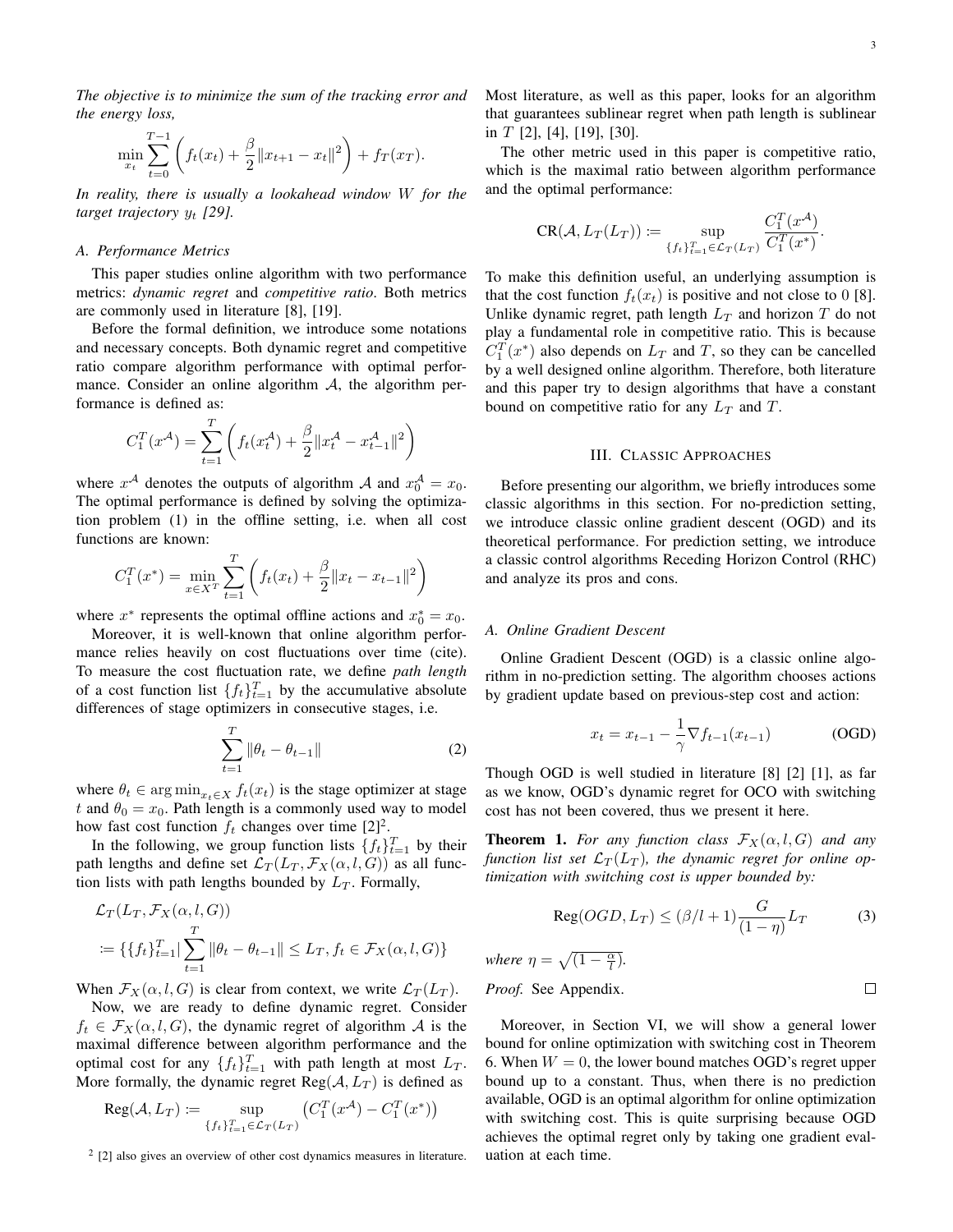# *B. Receding Horizon Control and Its Variants*

When there is a constant prediction window size  $W$ , Receding Horizon Control is a commonly used algorithm. At each time s, RHC solves a W-stage optimization problem:

$$
\min_{X^W} C_s^{s+W-1}(x_s, \dots, x_{s+W-1}) + T_{s+W}(x_{s+W-1})
$$
 (4)

where

$$
C_s^{s+W-1}(\cdot) = \sum_{t=s}^{s+W-1} \left( f_t(x_t) + \frac{\beta}{2} \|x_t - x_{t-1}\|^2 \right), \quad (5)
$$

 $x_{s-1}$  is determined by previous iterations and  $T_{s+W}(x_{s+W-1})$ is a terminal cost function. Let  $\{x_s^s, \ldots, x_{s+W-1}^s\}$  denote the solution to (4). The output of RHC is  $x_s^s$  at time s.

Though RHC enjoys much better performance than OGD thanks to prediction information, one major drawback of RHC is the high computational burden at each time. Considering that OGD achieves optimal regret for  $W = 0$  by using gradient updates, a natural question is whether we can utilize prediction effectively also by gradient updates. To answer this question is one major goal of this paper.

In the rest of this paper, we will introduce a gradient-based algorithm Receding Horizon Accelerated Gradient (RHAG) and show that it optimally utilizes the prediction information.

Before going to our algorithm design, we would like to comment on previous efforts on reducing computational complexity of RHC. In particular, the control community has proposed several methods, e.g. inexact MPC and suboptimal MPC, and studied properties of stability and transient performance for trajectories converging to steady state. However, in online optimization, optimal solutions generally do not converge. Thus, current theoretical results cannot be applied to the problem considered in this paper.

#### IV. FAST ALGORITHMS

In this section, we will introduce two online algorithms: Receding Horizon Gradient Descent (RHGD) and Receding Horizon Accelerated Gradient (RHAG). Both algorithms are adapted from offline gradient based algorithms: gradient descent (GD) and Nesterov's accelerated gradient (NAG) respectively. Our online algorithms only evaluate gradients for  $W+1$  times at each time, so they are much faster than existing optimization-based algorithms.

#### *A. Receding Horizon Gradient Descent*

Before introducing RHGD, we first discuss offline optimization problem, and the classic GD algorithm. We will analyze the special structure of our offline problem, which results in the special structure of GD updates. This special updating scheme motivates our online algorithm RHGD.

*1) Offline Problem and Gradient Descent:* Given cost functions  $f_1, \ldots, f_T$ , the offline optimization problem is

$$
\min_{x \in X^T} C_1^T(x) = \sum_{t=1}^T \left( f_t(x_t) + \frac{\beta}{2} \| x_t - x_{t-1} \|^2 \right) \tag{6}
$$

Apply Gradient Descent to solve (6):

$$
x^{(k)} = \Pi_{X^T} \left( x^{(k-1)} - \eta \nabla C_1^T (x^{(k-1)}) \right) \tag{7}
$$

where  $\eta > 0$  is the stepsize,  $x^{(k)}$  denotes the kth update of x and the initial value  $x^{(0)}$  is given. Considering the update of each  $x_t$ , we can rewrite the updating rule (7) as

$$
x_t^{(k+1)} = \Pi_X \left( x_t^{(k)} - \eta g_t(x_{t-1}^{(k)}, x_t^{(k)}, x_{t+1}^{(k)}) \right), \ t \in [T] \quad (8)
$$

where  $g_t(\cdot)$  denotes the partial gradient of  $C_1^T(\cdot)$  with respect to  $x_t$ , i.e.  $g_t(\cdot) = \frac{\partial C_1^T}{\partial x_t}$ . Moreover, due to the special structure of offline optimization (6),  $g_t(\cdot)$  only depends on neighboring actions  $x_{t-1}, x_t, x_{t+1}$  and has explicit expression:

$$
g_t(x_{t-1}, x_t, x_{t+1}) = \nabla f_t(x_t) + \beta(2x_t - x_{t-1} - x_{t+1}), \ t < T
$$

$$
g_T(x_{T-1}, x_T, x_{T+1}) = \nabla f_T(x_T) + \beta(x_T - x_{T-1})
$$

To ease notation, we write  $g_T(x_{T-1}, x_T, x_{T+1})$  even though  $g_T(\cdot)$  does not depend on  $x_{T+1}$ .

Now let us think online scenario. The major difficulty of online optimization is the lack of future information. However, thanks to the special structure of our problem, rule (8) only needs one-step-forward information  $x_{t+1}$  to update  $x_t$ . Thus, given  $W$ -prediction, we are able to implement  $(8)$  in the online fashion, which motivates our design of RHGD.

| <b>Algorithm 1</b> Receding Horizon Gradient Descent                                                    |  |  |  |
|---------------------------------------------------------------------------------------------------------|--|--|--|
| 1: <b>Inputs:</b> $x_0$ (action at time 0), W, stepsizes $\gamma$ , $\eta$                              |  |  |  |
| 2: $x_1^{1-W} \leftarrow x_0$                                                                           |  |  |  |
| 3: for $s = 2 - W$ to T do                                                                              |  |  |  |
| 4: I) Initialize value for $x_{s+W}$ .                                                                  |  |  |  |
| 5: if $s+W \leq T$ then                                                                                 |  |  |  |
| $x_{s+W}^s \leftarrow \Pi_X \left( x_{s+W-1}^{s-1} - \gamma \nabla f_{s+W-1} (x_{s+W-1}^{s-1}) \right)$ |  |  |  |
| II) Update value for $x_s, \ldots, x_{s+W-1}$ backwards.<br>7:                                          |  |  |  |
| for $t = \min(s + W - 1, T) : -1 : \max(s, 1)$ do                                                       |  |  |  |
| $x_t^s \leftarrow \Pi_X(x_t^{s-1} - \eta g_t(x_{t-1}^{s-2}, x_t^{s-1}, x_{t+1}^s))$                     |  |  |  |
| 10: <b>Ouputs</b> : $x_t^t$ at time $t = 1, \ldots, T$ .                                                |  |  |  |
|                                                                                                         |  |  |  |

*2) Online Algorithm RHGD:* Roughly speaking, RHGD uses OGD outputs as initial actions and updates actions based on GD-inspired rules. The pseudocode is given in Algorithm ??. An intuitive explanation is given below.

First of all, we introduce the notation. Remember that  $x_t$ is the action taken at time  $t$ . To determine  $x_t$ , RHGD starts computing it W steps before time t, i.e. for  $s = t - W, \ldots, t$ . We let  $x_t^s$  denote the value of  $x_t$  computed at time s.

Based on the new notation, we briefly overview the major steps taken by RHGD to determine each action  $x_t$ . At time  $t - W$ ,  $x_t$  is computed for the first time, thus being known as the initial value of  $x_t$ . Then, RHGD updates  $x_t$  once at each step for  $s = t - W - 1, \ldots, t$ , so  $x_t^s$  is the kth update of  $x_t$ when  $s = t - W + k$ . Eventually, at time  $s = t$ , RHGD takes action  $x_t^t$ , which is the Wth update after initialization. To sum up, for any  $t \in [T]$ , we have

\n- I): Initial value: 
$$
x_t^{t-W}
$$
\n- II): kth update:  $x_t^s$ , where  $s = t - W + k$ ,  $k \in [W]$
\n

Now, we explain the details of how RHGD initializes and updates  $x_t$  for each  $t \in [T]$ . First is the initializing rule. Remember that the prediction window at time  $t - W$  is  $[t - W, (t - W) + W - 1]$ , so  $f_t(\cdot)$  is unknown. As a result,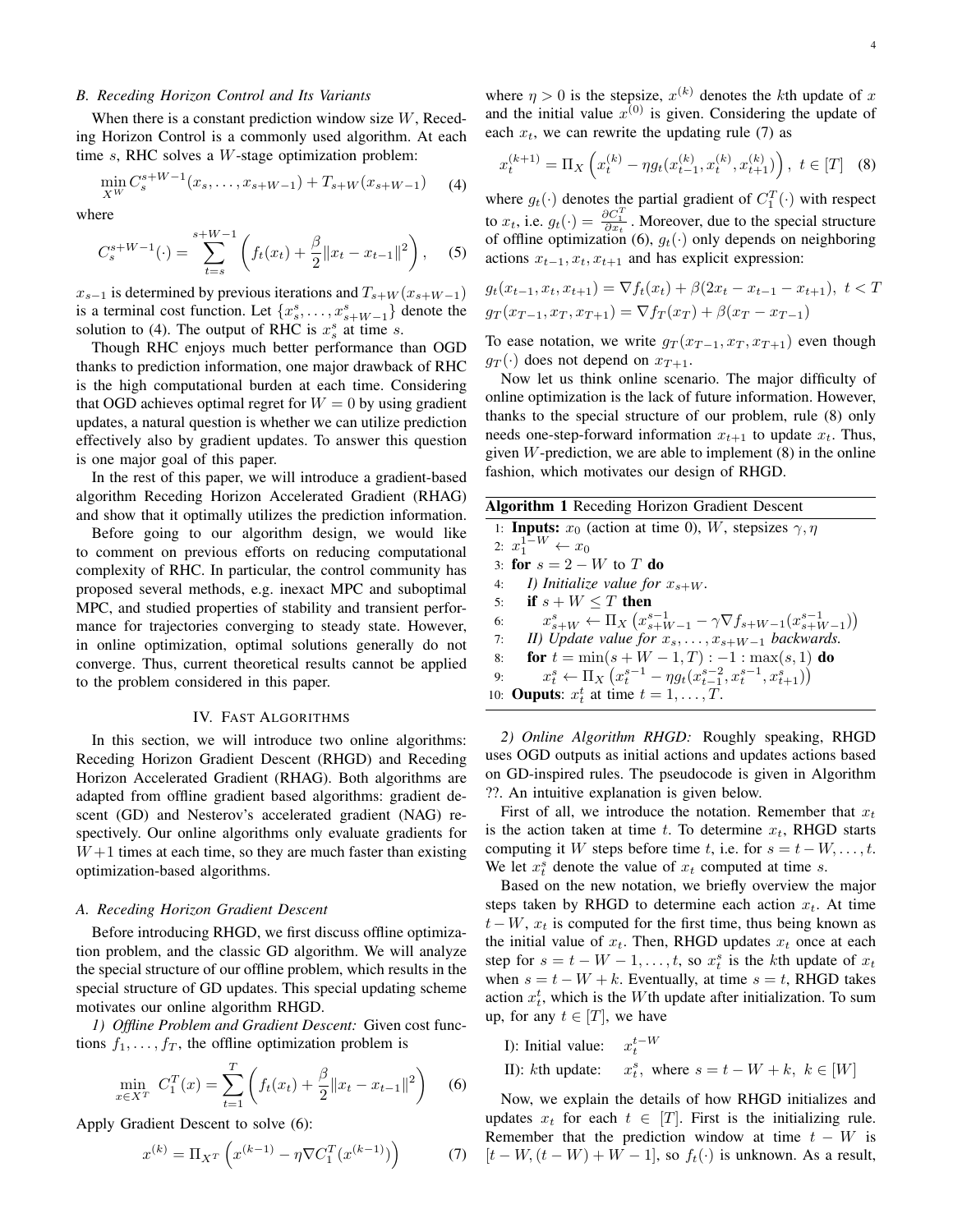we have to initialize  $x_t$  based on previous-step initial action  $x_{t-1}^{(t-1)-W}$  and previous-step cost function  $f_{t-1}(\cdot)$ :

$$
x_t^{t-W} = \Pi_X \left( x_{t-1}^{(t-1)-W} - \gamma \nabla f_{t-1} (x_{t-1}^{(t-1)-W}) \right) \tag{9}
$$

where  $\gamma > 0$  is the stepsize and  $x_1^{1-W} = x_0$ . The initializing rule follows the same idea as OGD.

Next is the updating rule, which follows by rewritting (8). Remember that  $x_t^s$  is the kth update of  $x_t$  at time  $s = t W+k$ . Similarly,  $x_{t-1}^{s-2}, x_t^{s-1}, x_{t+1}^s$  are the  $(k-1)$ th update of  $x_{t-1}, x_t, x_{t+1}$  respectively. Therefore, for  $s = t-W+1, \ldots, t$ , we can rewrite (8) as

$$
x_t^s = \Pi_X \left( x_t^{s-1} - \eta g_t(x_{t-1}^{s-2}, x_t^{s-1}, x_{t+1}^s) \right) \tag{10}
$$

The only thing left is to show that (10) only uses available information.  $g_t(\cdot)$  is available because  $f_t(\cdot)$  is predictable at time  $s = t - W + 1, \ldots, t$ . In addition,  $x_{t-1}^{s-2}, x_t^{s-1}$  are available because they are computed before time s. The only tricky part is  $x_{t+1}^s$  which is also computed at time s. To deal with this, RHGD is designed to update  $x_{t+1}^s$  before  $x_t^s$ . More specifically, at time s, RHGD computes  $x_s, \ldots, x_{s+W}$ backwards <sup>3</sup>. In this way,  $x_{t+1}^s$  is available when we compute  $x_t^s$  for  $t = s, ..., s + W - 1$ .

Now, it is straightforward to see that RHGD and offline GD have identical updating rules. This relation is formally stated below and crucial to our theoretical analysis in Section ??.

**Theorem 2.** *Given the same stepsize*  $\eta$ , *let*  $x_t^{(k)}$  *denote the kth*  $\mu$ *pdate according to GD, and*  $x_t^s$  *denote the update at time s. Notice that*  $x_t^s$  *is the kth update when*  $s = t - W + k$ *.* 

*If GD and RHGD shares the same initial values*

$$
x_t^{(0)} = x_t^{t-W}, \forall t \in [T]
$$

*then the output of RHGD is the same as offline GD after* W *iterations:*  $(1)$ 

$$
x_t^{(W)} = x_t^t, \forall t \in [T].
$$

*Proof.* The main idea of the proof has already been discussed above. We omit the details due to space limit.

The above explanation focuses on initializing and updating of a single action  $x_t$ . In the following, we summarize RHGD's computation at each time step s:

I) Initialize  $x_{s+W}$  according to (9),

ii) Update  $x_s, \ldots, x_{s+W-1}$  backwards according to (10)

Both (9) and (10) only evaluate gradient for once, so at time s, RHGD in total only evaluates gradients for  $W + 1$  times, which is much faster than solving optimization at each time.

#### *B. Receding Horizon Accelerated Gradient*

Receding Horizon Accelerated Gradient (RHAG) is similar to RHGD except that RHAG's updating rule is based on Nesterov's accelerated gradient method (NAG). Thus, we will first introduce NAG's updating rule for offline optimization, based on which we will design RHAG.

<sup>3</sup>See Line 7 and 8 in Algorithm 1

*1) Offline Problem and Nesterov's Accelerated Gradient:* Nesterov's Accelerated Gradient (NAG) is famous for being the optimal first order algorithm. It is more complicated than GD but enjoys faster convergence rate.

Here, we apply NAG to our offline problem (6) and write the updating rule for each action  $x_t$  for  $t \in [T]$ :

$$
x_t^{(k)} = \Pi_X \left( y_t^{(k-1)} - \eta g_t(y_{t-1}^{(k-1)}, y_t^{(k-1)} y_{t+1}^{(k-1)}) \right)
$$
  

$$
y_t^{(k)} = (1 + \lambda) x_t^{(k)} - \lambda x_t^{(k-1)}
$$
 (11)

where  $\lambda = \frac{1 - \sqrt{\alpha \eta}}{1 + \sqrt{\alpha \eta}}$  $\frac{1-\sqrt{\alpha\eta}}{1+\sqrt{\alpha\eta}}$  and  $y_t^{(0)} = x_t^{(0)}$  is given.

Notice that NAG's updating rule (11) only needs onestep forward information  $y_{t+1}$  to compute  $x_t$  and  $y_t$ . This information dependency pattern is similar to that of GD's updating rule. Therefore, we can use the same trick to design RHAG based on NAG.

| Algorithm 2 Receding Horizon Accelerated Gradient                                                             |  |  |  |
|---------------------------------------------------------------------------------------------------------------|--|--|--|
| 1: <b>Inputs:</b> $x_0$ (action at time 0), W, $\alpha$ , stepsizes $\gamma$ , $\eta$                         |  |  |  |
| 2: $y_1^{1-W} \leftarrow x_0, x_1^{1-W} \leftarrow x_0$                                                       |  |  |  |
| 3: $\lambda \leftarrow \frac{1-\sqrt{\alpha\eta}}{1+\sqrt{\alpha\eta}}$                                       |  |  |  |
| 4: for $s = 2 - W$ to T do                                                                                    |  |  |  |
| I) Initialize value for $x_{s+W}$ , $y_{s+W}$ .<br>5:                                                         |  |  |  |
| if $s+W \leq T$ then<br>6:                                                                                    |  |  |  |
| $x_{s+W}^s \leftarrow \Pi_X \left( x_{s+W-1}^{s-1} - \gamma \nabla f_{s+W-1} (x_{s+W-1}^{s-1}) \right)$<br>7: |  |  |  |
| $y^s_{s+W} \leftarrow x^s_{s+W}$<br>8:                                                                        |  |  |  |
| II) Update $(x_s, y_s)$ , , $(x_{s+W-1}, y_{s+W-1})$ backwards<br>9:                                          |  |  |  |
| for $t = \min(s + W - 1, T) : -1 : \max(s, 1)$ do<br>10:                                                      |  |  |  |
| $x_t^s \leftarrow \Pi_X \left( y_t^{s-1} - \eta g_t(y_{t-1}^{s-2}, y_t^{s-1}, y_{t+1}^s) \right)$<br>11:      |  |  |  |
| $y_t^s = (1 + \lambda)x_t^s - \lambda x_t^{s-1}$<br>12:                                                       |  |  |  |
| <b>Ouputs:</b> $x_t^t$ at time $t = 1, \ldots, T$ .<br>13:                                                    |  |  |  |

*2) Receding Horizon Accelerated Gradient:* We continue with our online notation: let  $x_t^s$  denote the value of  $x_t$ computed at time s, and  $y_t^s$  for value of  $y_t$  computed at time s.

Similar to RHGD, RHAG also initialize actions at  $W$  steps beforehand, and uses OGD outputs as initial actions. The only difference lies in updating rule, which follows from NAG's updating rule (11):

$$
x_t^s = \Pi_X \left( y_t^{s-1} - \eta g_t(y_{t-1}^{s-2}, y_t^{s-1}, y_{t+1}^s) \right)
$$
  

$$
y_t^s = (1 + \lambda)x_t^s - \lambda x_t^{s-1}
$$

Remember that  $x_t^s$ ,  $y_t^s$  are kth update;  $y_{t-1}^{s-2}, y_t^{s-1}, y_{t+1}^s$  and  $x_t^{s-1}$  are all the  $k-1$ th update for  $k = s-t+W$ , so this updating rule is identical to offline (11). To make  $y_{t+1}^s$ available, we apply the same trick: at each time  $s$ , update  $y_s, \ldots, y_{s+W}$  backwards.

This relation between NAG and RHAG is summarized in Theorem 3.

**Theorem 3.** Given the same stepsize  $\eta$ , let  $x_t^{(k)}$  denote the kth update according to NAG, and  $x_t^s$  denote the update at time  $s$ *of RHAG. Notice that*  $x_t^s$  *is the kth update when*  $s = t - W + k$ *. If NAG and RHAG shares the same initial values*

$$
x_s^{(0)} = x_s^{s-W}, \forall s \in [T]
$$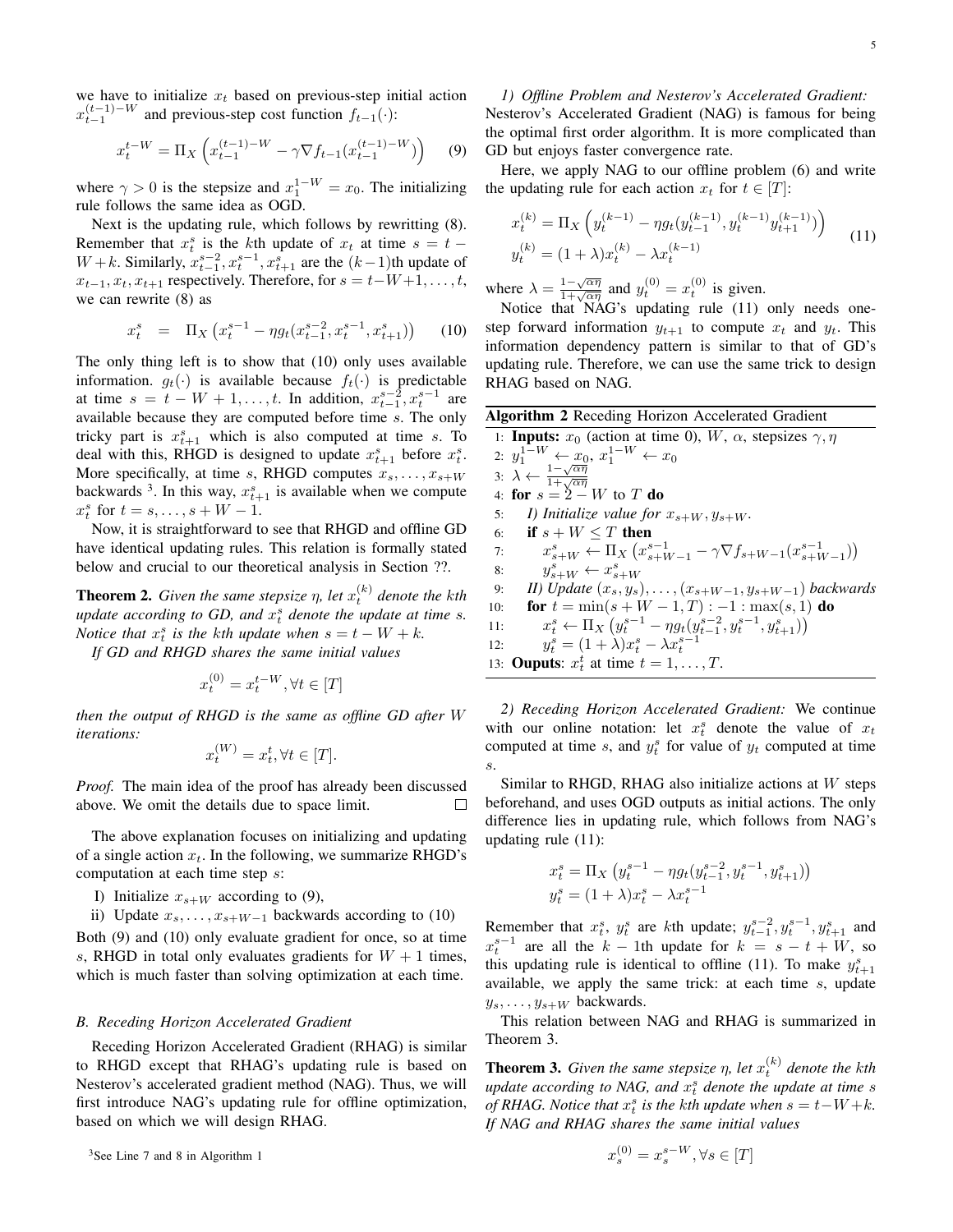*then the output of RHAG is the same as offline NAG after* W *iterations:*  $(T)$ 

$$
x_s^{(W)} = x_s^s, \forall s \in [T].
$$

*Proof.* The main idea of the proof has already been discussed above. We omit the details due to space limit.  $\Box$ 

Similar to RHGD, RHAG also evaluates  $W + 1$  gradients at each time, so it is also much faster than optimization-based algorithms such as RHC.

Remark 1. *The initializing rule in both RHGD and RHAG does not have to be OGD, but we have good theoretical results for OGD and OGD is easy to implement. Generally speaking, any fast online algorithm for prediction-free problem with good theoretical results can be used as initial points.*

#### V. PERFORMANCE GUARANTEE

In this section, we provide upper bounds on dynamic regret and competitive ratio of RHGD and RHAG. We will show that both algorithms' performance improve exponentially with W by each metric. Moreover, RHAG enjoys much better performance than RHGD. To ease analysis, we let  $x_0 = 0$ without loss of generality.

## *A. Dynamic Regret*

The theorem below provides upper bounds on RHGD and RHAG's dynamic regret.

**Theorem 4.** *For any function class*  $\mathcal{F}_X(\alpha, l, G)$  *and any*  $L_T \in$ [0, DT], given stepsizes  $\gamma = 1/l$ ,  $\eta = 1/L$ , the dynamic regret *of RHGD and RHAG are upper bounded by*

$$
\text{Reg}(RHGD, L_T) \le Q_f \delta (1 - \frac{1}{Q_f})^W L_T \tag{12}
$$

$$
\text{Reg}(RHAG, L_T) \le 2\delta \left(1 - \frac{1}{\sqrt{Q_f}}\right)^W L_T \tag{13}
$$

*where*  $\delta = (\beta/l + 1) \frac{G}{(1-\kappa)}, \ \kappa = \sqrt{(1-\frac{\alpha}{l})}, \ Q_f = \frac{L}{\alpha}.$ 

Before the proof, we make a few comments on the bounds.

Firstly, notice that the bound in (12) depends linearly on  $L_T$ . Thus, when cost functions fluctuate sublinearly, both RHGD and RHAG achieve sublinear regret. Moreover, in Section VI we will show that this dependence is optimal: given a finite lookahead windown W, any online algorithm's dynamic regret is lower bounded by  $O(L_T)$ .

Secondly, the upper bound decays exponentially fast with the prediction window  $W$ . Thus, our online algorithms' performance improves significantly by increasing the lookahead window. This means that our algorithm uses the prediction information effectively.

Finally, since  $Q_f > 1$ , we have

$$
1 - \frac{1}{Q_f} \ge 1 - \frac{1}{\sqrt{Q_f}}
$$

so RHAG's dynamic regret decays much faster than RHGD's, especially when  $Q_f$  is large. This means that RHAG uses prediction information much more efficiently. We will further show that RHAG provides an optimal way to exploit prediction information in Section VI.

Now we are ready to prove Theorem 4.

*Proof of Theorem 4:* Let's first prove the bound for RHGD. Applying Theorem 2, we can convert the dynamic regret of RHGD to the objective error of offline GD after  $W$  iterations

$$
Reg(RHGD, L_T) = \sup_{\{f_t\}_{t=1}^T \in \mathcal{L}_T(L_T)} C_1^T(x^{(W)}) - C_1^T(x^*)
$$

where  $x^{(W)} = \{x_1^{(W)}, \ldots, x_T^{(W)}\}$  $\binom{W}{T}$  are GD outputs after W iterations.

According to convergence rate of offline gradient descent for strongly convex and smooth functions, we have

Reg(RHGD, L\_T)  
\n
$$
\leq \sup_{\{f_t\}_{t=1}^T \in \mathcal{L}_T(L_T)} \left( C_1^T(x^{(0)}) - C_1^T(x^*) \right) Q_f (1 - \frac{1}{Q_f})^W
$$

In addition, the initial values  $x_1^{(0)}, \ldots, x_T^{(0)}$  $T^{(0)}$  are the outputs of OGD. As a result,

$$
Reg(OGD, L_T) = \sup_{\{f_t\}_{t=1}^T \in \mathcal{L}_T(L_T)} (C_1^T(x^{(0)}) - C_1^T(x^*))
$$

Thus, by applying Lemma 1 we have the upper bound for RHGD.

Similarly, for RHAG, the dynamic regret can be bounded by the error bound of offline NAG after W iterations:

Reg(RHAG, L<sub>T</sub>)  
\n
$$
\leq 2 \sup_{f_t^T_{t=1} \in \mathcal{L}_T(L_T)} \left( C_1^T(x^{(0)}) - C_1^T(x^*) \right) (1 - \frac{1}{\sqrt{Q_f}})^W
$$

Apply OGD's regret bound, we prove the upper bound of RHAG's dynamic regret.

## *B. Upper Bound on Competitive Ratio*

The following will show that our online algorithms have constant competitive ratio with respect to  $T$  and  $L_T$  under a mild assumption on stage costs. Moreover, the bounds decay exponentially with prediction window length W. Similar to dynamic regret, RHAG enjoys much better performance with respect to competitive ratio.

Notice that competitive ratio only makes sense when  $f_t(x_t)$ is positive and not close to zero. These requirements are generally true in practice because there is usually a startup cost or installation cost at each stage. The following assumption is on the existence of start-up costs.

**Assumption 1.** For any t, there exists a start-up cost  $e > 0$ *for each*  $f_t$ *, i.e.*  $f_t(x_t) \geq e$  *for all*  $t \in [T]$ *.* 

Given Assumption 1, we can show the following bounds on competitive ratio of RHGD's and RHAG.

Theorem 5. *Given Assumption 1, for any function class*  $\mathcal{F}_X(\alpha, l, G)$  *and any*  $L_T \in [0, DT]$ *, given stepsizes*  $\gamma = 1/l$ *,*  $\eta = 1/L$ *, we have* 

$$
CR(RHGD, L_T) \le 1 + \frac{DQ_f \delta}{e} \left(1 - \frac{1}{Q_f}\right)^W
$$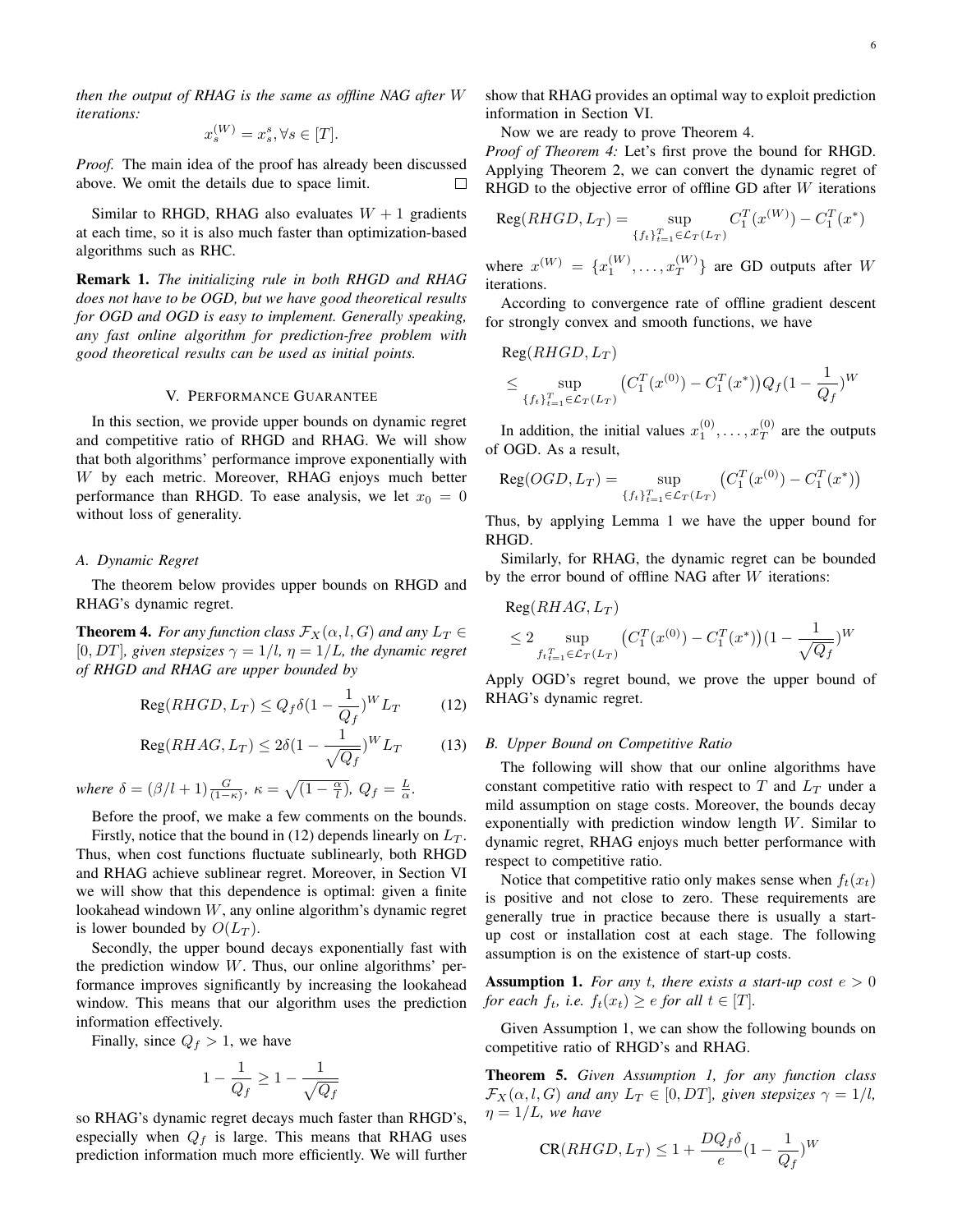$$
CR(RHAG, L_T) \le 1 + \frac{2D\delta}{e} \left(1 - \frac{1}{\sqrt{Q_f}}\right)^W
$$

*where*  $\delta = (\beta/l + 1) \frac{G}{(1-\kappa)}, \ \kappa = \sqrt{(1-\frac{\alpha}{l})}, \ Q_f = \frac{L}{\alpha}$  and *e* is *defined in Assumption 1.*

We make some remarks before the proof. First of all, the upper bounds do not depend on  $T$  and  $L_T$ , which means that RHGD and RHAG provides a near optimal solution for arbitrarily long horizon and large cost fluctuations.

Moreover, with longer prediction window, the competitive ratio bounds decreases exponentially with W. This demonstrates that our online algorithms utilize prediction effectively.

In addition, it is easy to see that RHAG enjoys better performance than RHGD does, because

$$
(1 - \frac{1}{Q_f})^W \ge (1 - \frac{1}{\sqrt{Q_f}})^W
$$

since  $Q_f \geq 1$ .

Next, we give the proof which is based on the results of dynamic regret.

*Proof.*

$$
CR(RHGD, L_T) = \sup_{\{f_t\}_{t=1}^T \in \mathcal{L}_T(L_T)} \frac{C_1^T(x^{(W)}) - C_1^T(x^*)}{C_1^T(x^*)} + 1
$$
  
\n
$$
\leq \sup_{\{f_t\}_{t=1}^T \in \mathcal{L}_T(L_T)} \frac{Q_f \delta(1 - \frac{1}{Q_f})^W L_T}{C_1^T(x^*)} + 1
$$
  
\n
$$
\leq \sup_{\{f_t\}_{t=1}^T \in \mathcal{L}_T(L_T)} \frac{Q_f \delta(1 - \frac{1}{Q_f})^W DT}{eT} + 1
$$
  
\n
$$
= \frac{Q_f \delta(1 - \frac{1}{Q_f})^W D}{e} + 1
$$

The first inequality is by taking supremum of numerator and using Theorem 4. The second one is because  $L<sub>T</sub> \leq DT$  due to bounded action space and Assumption 1.

Similarly, we can prove the bound of  $CR(RHAG, L_T)$ .  $\square$ 

### VI. LOWER BOUND

This section studies the performance limit of online algorithms given perfect prediction in windows of size  $W$ . For any online algorithm, we show that i) the dynamic regret decays at most exponentially fast with respect to the prediction window  $W$ ; ii) it is impossible to achieve sublinear regret in our setting given constant W when  $L_T \sim O(T)$ , which aligns with results in other scenarios [3], [30].

First, we formally define online information and online algorithms<sup>4</sup>. Let  $I_t$  denote online information at time t.  $I_t$ consists of all past information and future cost prediction:

$$
I_t = \{x_0, f_1(\cdot), \dots, f_{t-1}(\cdot), f_t(\cdot), \dots, f_{t+W-1}(\cdot)\}
$$

Notice that  $I_t$  implicitly contains all iterations at time before t, because these iterations can be fully determined by  $x_0$  and cost functions in  $I_t$ .

Any online algorithm  $A$  can be characterized by a series of maps  $\{\mathcal{A}_t\}_{t=1}^T$  from information sets to X. Specifically,

algorithm A computes an output  $x_t^{\mathcal{A}}$  based on map  $\mathcal{A}_t$  and current online information  $I_t$  for all t:

$$
x_t^{\mathcal{A}} = \mathcal{A}_t(I_t), \quad \forall t \in [T]
$$
 (14)

In the following, when we say  $A$  is an online algorithm, we mean it satisfies (14).

Notice that the only requirement imposed by (14) is that it only uses past information and predictable information to compute outputs. This is a constraint that is generally satisfied by any online algorithm, including optimization-based algorithms such as RHC, and gradient-based algorithms proposed in this paper. What we are going to show is that for such a general class, there is a fundamental limit in online performance, and the limit performance is reached by our gradient-based algorithm RHAG.

**Theorem 6.** *For any*  $Q_f > 1$ *, let*  $\rho =$  $\frac{\sqrt{Q}_f - 1}{\sqrt{Q}_f + 1}$ , when  $T \ge$  $\max(\log_{\rho}$  $\sqrt{1-\rho^2}$  $\frac{(-p)}{2}$ , 2W), for any  $L_T \in [0, DT]$ , there exists  ${f_t}_{t=1}^T \in \mathcal{L}_T(L_T, \mathcal{F}(\alpha, \alpha, \alpha D)),$  where  $\alpha = \frac{4\beta}{Q_f - 1}$ , such *that for any* A *satisfying* (14)*, we have*

$$
\operatorname{Reg}(L_T, \mathcal{A}) \ge \frac{\alpha D(1 - \rho^2)^2}{128Q_f} \left(\frac{\sqrt{Q}_f - 1}{\sqrt{Q}_f + 1}\right)^{2W} L_T
$$

We save the proof to appendix and only discuss the interpretation of this lower bound.

First of all, Theorem 6 shows that dynamic regret decays at most exponentially with  $W$ , even with arbitrarily large computational power. Compared with Theorem 4, we show that the exponential decay can be achieved by RHGD and RHAG with few computational efforts.

At a closer look, the necessary prediction window size W for RHAG to reach a certain regret R is

$$
W \le O(\sqrt{Q_f} \log(L_T/R))
$$

and the lower bound can also be converted to

$$
W \ge O((\sqrt{Q_f} - 1)\log(L_T/R))
$$

Therefore, RHAG uses prediction information as efficiently as any other algorithms with more computation. In other words, by computing  $W + 1$  times, the prediction information is optimally exploited by RHAG.

Besides, the lower bound depends linearly on  $L_T$ , which is the same as upper bound. This means that when  $L_T$  is linear, it is impossible to get sublinear dynamic regret. Similar results have already been discovered in other settings [3], [30]. This also means that RHAG achieves optimal dependency with respect to  $L_T$ .

Finally, notice that when  $W = 0$ , this lower bound reduces to a general lower bound for online setting without prediction. As far as we know, this is also the first result on the fundamental limit for online optimization with switching cost in prediction-free case.

## VII. A NUMERICAL STUDY: ECONOMIC DISPATCH

This section presents a numerical experiment of RHGD, an economic dispatch problem as introduced in Example 1.

<sup>&</sup>lt;sup>4</sup>Here we only consider deterministic algorithms, but the results can be easily generalized to stochastic algorithms.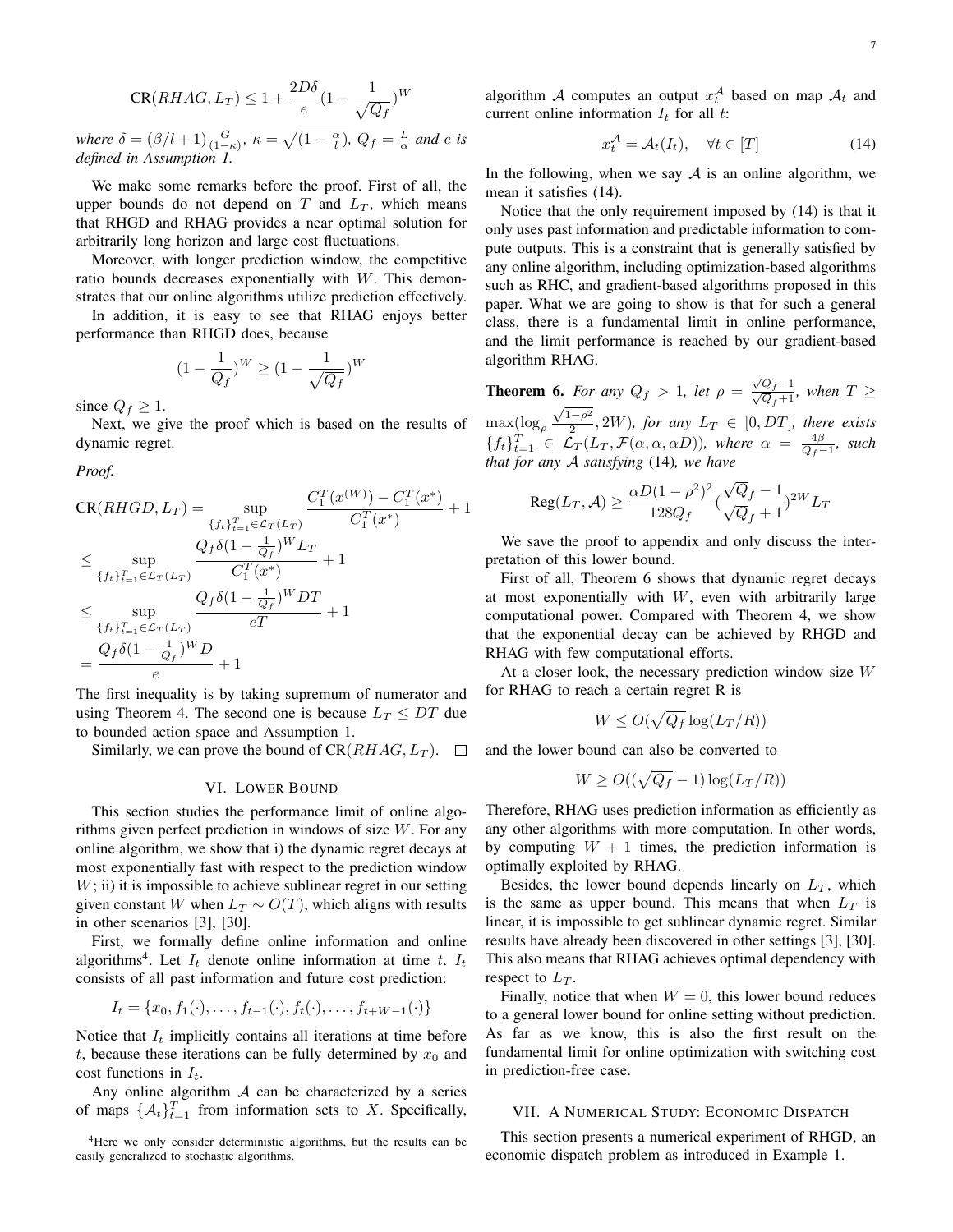

Fig. 1. (a) and (b) are demand and wind generation profile from New England ISO. (c) and (d) depicts the dynamic regret and competitive ratio of RHGD and suboptimal MPC in log scale.

TABLE I RUNNING TIME OF RHGD, RHAG AND RHC

|             | 5      | 15     |
|-------------|--------|--------|
| <b>RHGD</b> | 0.0361 | 0.1038 |
| <b>RHAG</b> | 0.0372 | 0.1060 |
| RHC.        | 33.07  | 37.21  |

In the simulation, we consider three conventional generators with quadratic costs given below.

$$
c^{1}(x_{t,1}) = (x_{t,1})^{2} + 15x_{t,1} + 10
$$
  
\n
$$
c^{2}(x_{t,2}) = 1.2(x_{t,2})^{2} + 10x_{t,2} + 27
$$
  
\n
$$
c^{3}(x_{t,3}) = 1.4(x_{t,3})^{2} + 6x_{t,3} + 21
$$

Besides, we consider a high-penetration of wind supply as shown in Figure 1 (b) where the data is from [31]. Figure 1 (a) depicts the load profile of New Hampshire from June 9 to June 12 in 2017 [32]. For simplicity, we let  $\xi_t = \xi = 1.2$  and  $\beta = 1$ . In the simulation, each t corresponds to an hour.

Figure 1 (c) and (d) respectively present the dynamic regret and the competitive ratio of RHGD RHAG and RHC in log scale as a function of prediction window W. Notice that when  $W = 0$ , i.e. without prediction, RHGD and RHAG reduces to classic OGD. When  $W$  increase, all three algorithms decay linearly in log scale, which demonstrates exponential decay rate. Moreover, RHAG and RHC enjoys higher decay rate than RHGD, which matches our theoretical upper bounds. Finally, to reach the same dynamic regret, RHAG takes about 2 times larger W than that RHC does, which matches our analysis that RHAG exploits prediction information optimally.

Table I compares the computational time of RHGD RHAG and RHC for  $W = 5, 15$ . Notice that RHGD and RHAG are significantly faster than RHC, which is intuitive because RHGD and RHAG are gradient based while RHC is optimization based.

# VIII. CONCLUSION

In this paper we study online convex optimization problems with switching costs and propose two computational efficient online algorithms, RHGD and RHAG. Our online algorithms only use W steps of prediction and only needs  $W + 1$  steps of gradient evaluation at each time step. We show that the dynamic regret and the competitive ratio of RHGD and RHAG decay exponentially fast with the prediction window W. Moreover, RHAG's decaying rate matches that of a lower bound of general online algorithms, meaning that RHAG exploits prediction information optimally by using few computational efforts.

There are many interesting future directions, such as i) generalizing the method to handle imperfect prediction, and ii) designing and studying other computational efficient online algorithms such as suboptimal MPC.

## APPENDIX

#### *A. Proof of Lemma 1*

*Proof.* Remember that  $C_1^T(x) = \sum_t f_t(x_t) + \frac{\beta}{2} ||x_t - x_{t-1}||^2$ . Since  $\sum_t f_t(x_t)$  is  $\alpha$ -strongly convex and smooth, we only need to study  $\frac{\beta}{2}||x_t - x_{t-1}||^2$ . The Hessian of switching cost is

$$
A = \beta \begin{pmatrix} 2 & -1 & 0 & \cdots & 0 \\ -1 & 2 & -1 & \cdots & 0 \\ \vdots & \vdots & \vdots & \ddots & \vdots \\ 0 & 0 & 0 & \cdots & 1 \end{pmatrix}
$$

and  $0 \le A \le 4\beta I$ . So  $L = l + 4\beta$ , and  $C_1^T(x)$  is  $\alpha$ -strongly convex.  $\Box$ 

# *B. Proof of Lemma 1*

Before the formal proof, we introduce a supporting lemma, which upper bounds the switching cost of OGD outputs.

**Lemma 2.** *Given*  $f_t \in \mathcal{F}_X(\alpha, l, G)$  *for*  $t = 1, \ldots, T$ *, and* stepsize  $\frac{1}{l}$ , the outputs of OGD  $\{x_t\}_{t=1}^T$  satisfy

$$
\sum_{t=1}^{T} \|x_t - x_{t-1}\|^2 \le \frac{2G}{l(1-\kappa)} \sum_{t=1}^{T} \|\theta_t - \theta_{t-1}\|
$$

*where*  $x_1$  *is chosen to be*  $x_1 = x_0$ ,  $\kappa = \sqrt{\left(1 - \frac{\alpha}{l}\right)}$ ,  $\theta_t :=$  $\arg \min_{x_t \in X} f_t(x_t)$  *for*  $1 \le t \le T$  *and*  $\theta_0 = x_0$ *.* 

*Proof.* Firstly, given  $x_1 = x_0$ , we have

$$
\sum_{t=1}^{T} \|x_t - x_{t-1}\|^2 = \sum_{t=2}^{T} \|x_{t+1} - x_t\|^2
$$

According to Corollary 2.3.2 in [33]

$$
\sum_{t=1}^{T-1} \|x_{t+1} - x_t\|^2 \le \frac{2}{l} \sum_{t=1}^{T-1} f_t(x_t) - f_t(\theta_t)
$$
 (15)

Since  $f_t \in \mathcal{F}_X(\alpha, l, G)$ , and  $||x_T - \theta_T|| \geq 0$ ,

$$
\sum_{t=1}^{T-1} f_t(x_t) - f_t(\theta_t) \le G \sum_{t=1}^{T-1} \|x_t - \theta_t\| \le G \sum_{t=1}^{T} \|x_t - \theta_t\|
$$
 (16)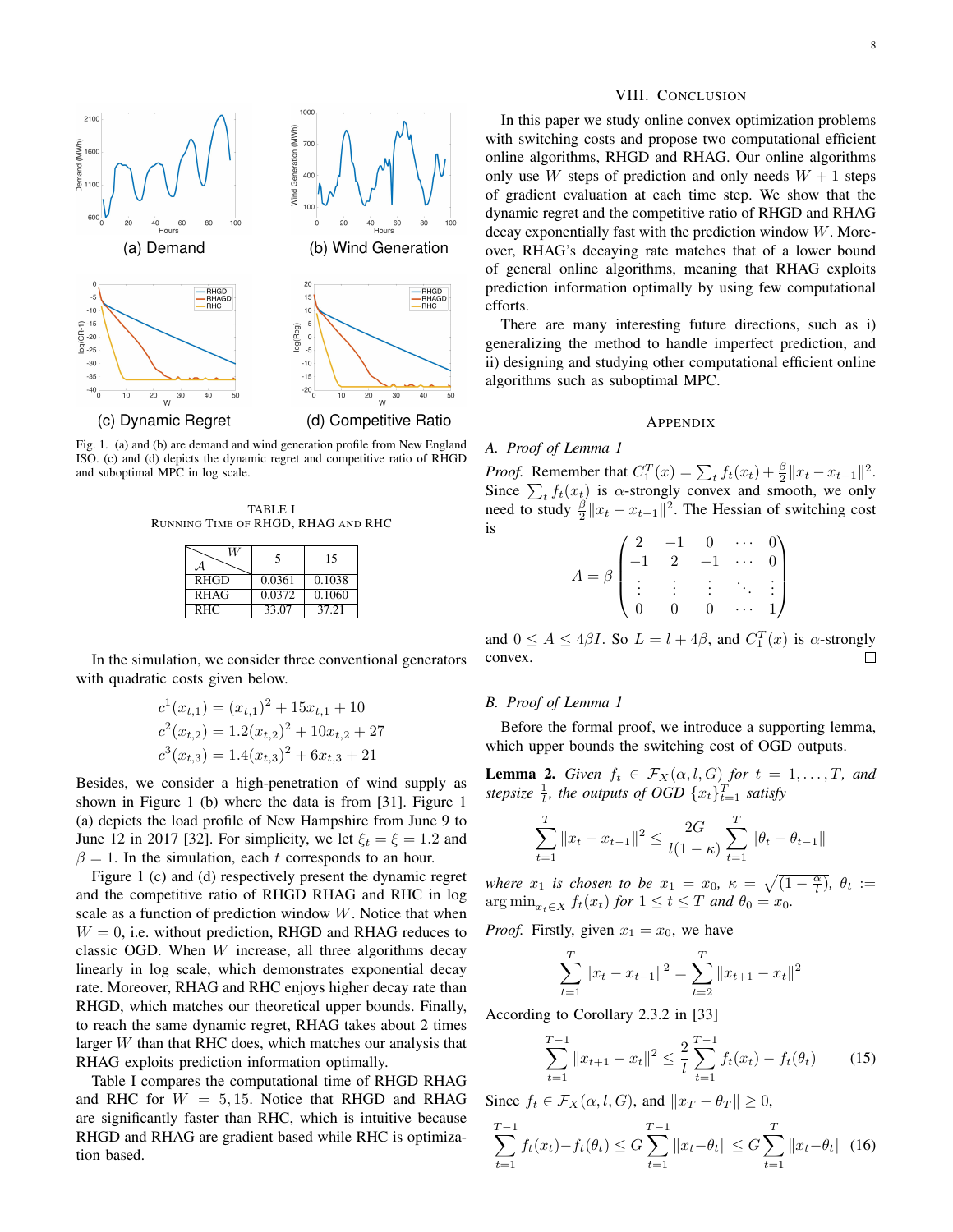The remainder of the proof is to bound  $\sum_{t=1}^{T} ||x_t - \theta_t||$ . By triangle inequality of Euclidean norm,

$$
\sum_{t=1}^{T} \|x_t - \theta_t\| \le \sum_{t=1}^{T} (\|x_t - \theta_{t-1}\| + \|\theta_t - \theta_{t-1}\|)
$$
 (17)

From Theorem 2.3.4 in [33], we have

$$
\sum_{t=2}^{T} \|x_t - \theta_{t-1}\| \le \kappa \sum_{t=1}^{T-1} \|x_t - \theta_t\|
$$

where  $\kappa = \sqrt{\left(1 - \frac{\alpha}{\gamma}\right)}$ . Plug this in (17), we have

$$
\sum_{t=1}^{T} \|x_t - \theta_t\| \le \kappa \sum_{t=1}^{T-1} \|x_t - \theta_t\| + \sum_{t=1}^{T} \|\theta_t - \theta_{t-1}\|
$$
  

$$
\le \kappa \sum_{t=1}^{T} \|x_t - \theta_t\| + \sum_{t=1}^{T} \|\theta_t - \theta_{t-1}\|
$$
 (18)

where the first inequality is due to  $x_1 = y_0^* = x_0$ , and the second one is due to  $||x_T - \theta_T|| \ge 0$ .

Regrouping the terms in (18) gives us:

$$
\sum_{t=1}^{T} \|x_t - \theta_t\| \le \frac{1}{1 - \kappa} \sum_{t=1}^{T} \|\theta_t - \theta_{t-1}\| \tag{19}
$$

This inequality together with (15) and (16) proves the bound in the lemma.  $\Box$ 

Now we are ready to prove Lemma 1.

*Proof of Lemma 1*: For any  $\{f_t\}_{t=1}^T \in \mathcal{L}_T(L_T)$ , we have

$$
\sum_{t=1}^{T} (f_t(x_t) - f_t(x_t^*) + \beta/2 \|x_t - x_{t-1}\|^2)
$$
\n
$$
\leq \sum_{t=1}^{T} (f_t(x_t) - f_t(\theta_t) + \beta/2 \|x_t - x_{t-1}\|^2)
$$
\n
$$
\leq G \sum_{t=1}^{T} \|x_t - \theta_t\| + \sum_{t=1}^{T} \|\theta_t - \theta_{t-1}\| \frac{G\beta}{l(1-\kappa)}
$$
\n
$$
\leq \frac{G}{(1-\kappa)} \sum_{t=1}^{T} \|\theta_t - \theta_{t-1}\| + \sum_{t=1}^{T} \|\theta_t - \theta_{t-1}\| \frac{G\beta}{l(1-\kappa)}
$$
\n
$$
= (\beta/l + 1) \frac{G}{(1-\kappa)} \sum_{t=1}^{T} \|\theta_t - \theta_{t-1}\|
$$
\n
$$
\leq (\beta/l + 1) \frac{G}{(1-\kappa)} L_T
$$

The first inequality is by throwing away negative term  $-\beta/2||x_t^* - x_{t-1}^*||^2$ . The second one is because  $\theta_t$  minimizes  $f_t(x_t)$ . The third one is from bounded gradient and Lemma 2. The last one is by (19) and combining like terms.  $\Box$ 

#### *C. Proof of Theorem 6*

The proof of Theorem 6 relies on the following Lemma. It shows that, in the optimal offline solution, the dependence of the action  $x_t$  on the future  $y_{t+W}^*$  decays at most exponentially fast in W.

**Lemma 3.** *Given*  $y_t^* \in [-1,1], t \in [T]$ *, the optimal offline solution can be written as*  $x^* = Ay^*$  *where*  $y^* =$  $[y_1^*, y_2^*, \ldots, y_T^*]'$ , and A is a T-by-T symmetric matrix. We *write*  $A = [\mathbf{a}_1, \mathbf{a}_2, \dots, \mathbf{a}_T]'$ , and  $\mathbf{a}'_t = [a_{t,1}, a_{t,2}, \dots, a_{t,T}]$ . *Then, for*  $\tau \geq 0$ *,*  $a_{t,t+\tau}$  *satisfies* 

$$
a_{t,t+\tau} \ge \frac{1}{\sqrt{4\frac{\beta}{\alpha} + 1}} \rho^{\tau} (1 - \rho^2 - 2\rho^{2T}).
$$
 (20)

*Proof.* Recall the offline optimization problem is given by,

$$
\min_{x \in \mathbb{R}^T} \sum_{t=1}^T \left[ \frac{\alpha}{2} (x_t - v_t)^2 + \frac{\beta}{2} (x_t - x_{t-1})^2 \right] \tag{21}
$$

where  $x_1, \ldots, x_T$  are the decision variables and  $x_0 = 0$ . Taking derivative of the cost function, we have (defining  $\xi = \frac{\beta}{\alpha},$ 

$$
\begin{cases}\n x_t - v_t + \theta(x_t - x_{t-1}) + \theta(x_t - x_{t+1}) = 0, \quad t \in [T-1] \\
 x_T - v_T + \theta(x_T - x_{T-1}) = 0\n\end{cases}
$$
\n(22)

Define

$$
H = \begin{bmatrix} 1+2\xi & -\xi & 0 & 0 & \cdots & 0 \\ -\xi & 1+2\xi & -\xi & 0 & \cdots & 0 \\ 0 & -\xi & 1+2\xi & -\xi & \cdots & 0 \\ \vdots & \ddots & \ddots & \ddots & \ddots & \vdots \\ 0 & \cdots & 0 & -\xi & 1+2\xi & -\xi \\ 0 & \cdots & 0 & 0 & -\xi & 1+\xi \end{bmatrix}.
$$
 (23)

Then, (22) can be rewritten as  $Hx = y^*$ . Since H is diagonally dominant, it is invertible. Also since, H's diagonal entries are positive, while the off-diagonal entries are nonpositive, we have  $H^{-1}$  is a nonnegative matrix. Let  $A = H^{-1}$ . Clearly  $A$  is symmetric since  $H$  is symmetric. Then we have,

$$
\mathbf{x}^* = A\mathbf{y}^*.\tag{24}
$$

It remains to prove the lower bound on the entries of A. Define  $\tilde{A} = [\tilde{a}_{i,j}]$  to be a T-by-T matrix, where  $\tilde{a}_{t,t+\tau} = c\rho^{|\tau|}$ (for  $t = 1, \ldots, T$ ,  $\tau = 1 - t, \ldots, T - t$ ). In what follows, we calculate  $H\ddot{A}$ . Firstly, for the second row till the second to last row, i.e. for  $2 \le t \le T - 1$ ,  $1 - t \le \tau \le T - t$ 

$$
[H\tilde{A}]_{t,t+\tau} = -\xi \tilde{a}_{t-1,t+\tau} + (1+2\xi)\tilde{a}_{t,t+\tau} - \xi \tilde{a}_{t+1,t+\tau}
$$
  
\n
$$
= c[(1+2\xi)\rho^{|\tau|} - \xi \rho^{|\tau+1|} - \xi \rho^{|\tau-1|}]
$$
  
\n
$$
= \begin{cases} c\rho^{\tau}[(1+2\xi) - \xi\rho - \xi\frac{1}{\rho}] = 0 & \text{when } \tau \ge 1\\ c\rho^{-\tau}[(1+2\xi) - \xi\rho - \xi\frac{1}{\rho}] = 0 & \text{when } \tau \le -1\\ c[(1+2\xi) - 2\xi\rho] = 1 & \text{when } \tau = 0 \end{cases}
$$

Then, we calculate the first row of HA. When  $t = 1, 0 \le$  $\tau \leq T-1$ ,

$$
[H\tilde{A}]_{1,1+\tau} = (1+2\xi)\tilde{a}_{1,1+\tau} - \xi\tilde{a}_{2,1+\tau}
$$
  
\n
$$
= (1+2\xi)c\rho^{|\tau|} - \xi c\rho^{|\tau-1|}
$$
  
\n
$$
= \begin{cases} c\rho^{\tau}(1+2\xi-\xi\frac{1}{\rho}) & \text{when } \tau \ge 1\\ c(1+2\xi-\xi\rho) & \text{when } \tau = 0 \end{cases}
$$
  
\n
$$
= \begin{cases} \rho^{\tau}[\frac{1}{2}(\frac{1}{\sqrt{4\xi+1}}-1) + \frac{\xi}{\sqrt{4\xi+1}}] = \rho^{\tau}\rho\xi c & \text{when } \tau \ge 1\\ \frac{1}{2}(\frac{1}{\sqrt{4\xi+1}}+1) + \frac{\xi}{\sqrt{4\xi+1}} = 1 + \rho\xi c & \text{when } \tau = 0 \end{cases}
$$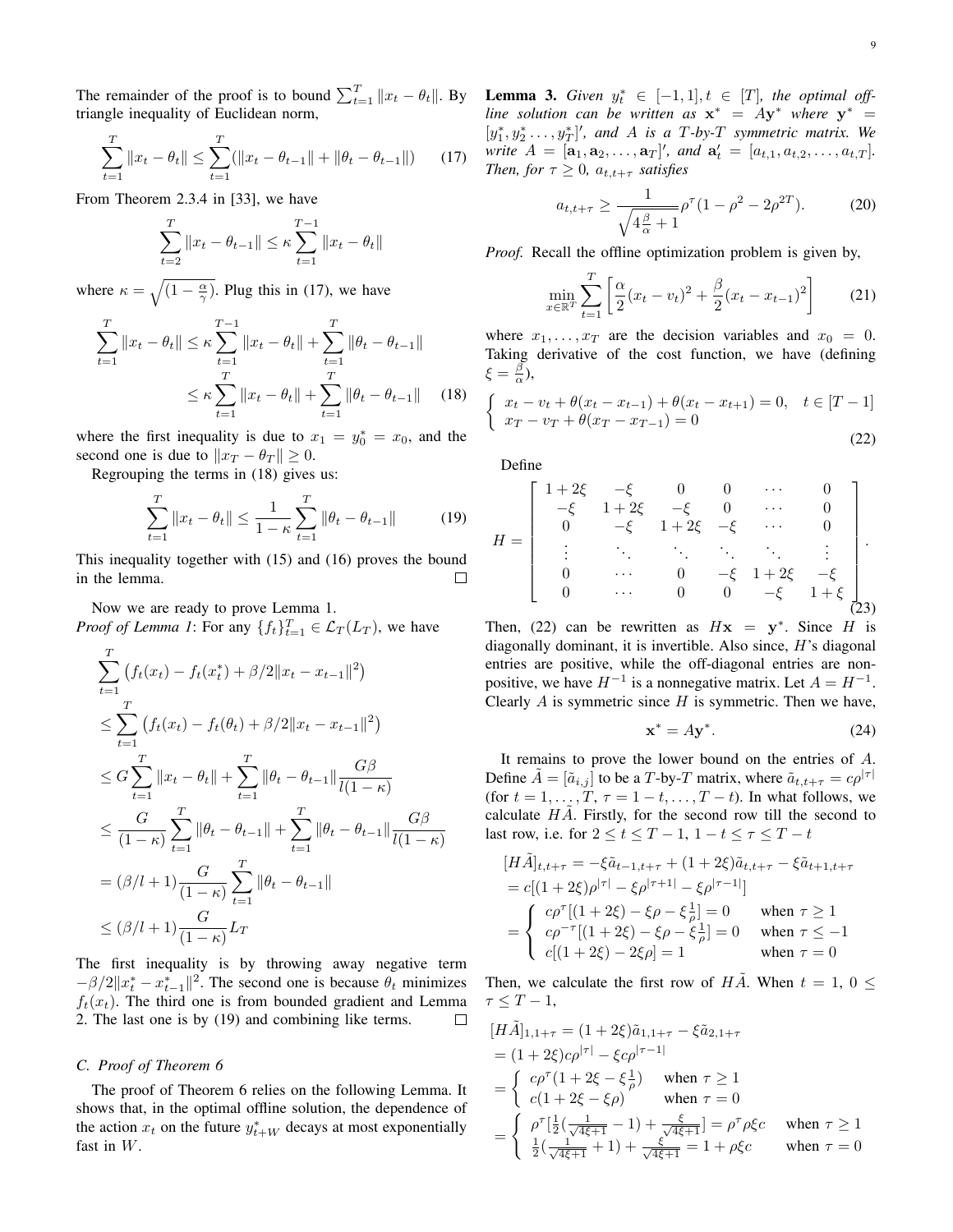For the last row, we have when  $t = T$ ,  $1 - T \le \tau \le 0$ , we have

$$
[H\tilde{A}]_{T,T+\tau} = (1+\xi)\tilde{a}_{T,T+\tau} - \xi\tilde{a}_{T-1,T+\tau}
$$
  
\n
$$
= (1+\xi)c\rho^{|\tau|} - \xi c\rho^{|\tau+1|}
$$
  
\n
$$
= \begin{cases} c\rho^{-\tau}(1+\xi-\xi\frac{1}{\rho}) & \text{when } \tau \le -1 \\ c(1+\xi-\xi\rho) & \text{when } \tau = 0 \end{cases}
$$
  
\n
$$
= \begin{cases} \rho^{-\tau}\frac{1}{2}(\frac{1}{\sqrt{4\xi+1}}-1) = \rho^{-\tau}\frac{1}{2}(c-1) & \text{when } \tau \le -1 \\ \frac{1}{2}(\frac{1}{\sqrt{4\xi+1}}+1) = \frac{1}{2}(c+1) & \text{when } \tau = 0 \end{cases}
$$

Therefore, we have

$$
I - H\tilde{A} =
$$
\n
$$
\begin{bmatrix}\n-\xi c\rho & -\xi c\rho^2 & \cdots & -\xi c\rho^T \\
0 & 0 & 0 & \cdot \\
\vdots & \vdots & \vdots & \vdots \\
0 & 0 & \cdot & 0 \\
\frac{1}{2}(1-c)\rho^{T-1} & \frac{1}{2}(1-c)\rho^{T-2} & \cdots & \frac{1}{2}(1-c)\n\end{bmatrix}
$$

Recall the t'th row of A is  $a'_t$ . We also let the t'th row of  $\tilde{A}$  be  $\tilde{a}'_t$ . Let  $e_t$  be the T-dimensional vector with the t'th entry being 1 and other entries being 0. Then,  $a_t = Ae_t$  and  $\tilde{\mathbf{a}}_t = A\mathbf{e}_t$ . Then, we have,

$$
\mathbf{a}_t - \tilde{\mathbf{a}}_t = A\mathbf{e}_t - \tilde{A}\mathbf{e}_t = A(I - H\tilde{A})\mathbf{e}_t
$$
  
=  $A[-\xi c\rho^t, 0, \cdots, 0, \frac{1}{2}(1 - c)\rho^{T-t}]'$   
=  $-\xi c\rho^t \mathbf{a}_1 + \frac{1}{2}(1 - c)\rho^{T-t} \mathbf{a}_T$  (25)

Now we set  $t = 1$  and  $t = T$  in (25), and get

$$
\mathbf{a}_1 - \tilde{\mathbf{a}}_1 = -\xi c \rho \mathbf{a}_1 + \frac{1}{2} (1 - c) \rho^{T-1} \mathbf{a}_T \tag{26}
$$

$$
\mathbf{a}_T - \tilde{\mathbf{a}}_T = -\xi c\rho^T \mathbf{a}_1 + \frac{1}{2}(1-c)\mathbf{a}_T \tag{27}
$$

Manipulating (27), and we can get

$$
\mathbf{a}_T = \frac{2}{1+c}\tilde{\mathbf{a}}_T - \rho^T \frac{2\xi c}{1+c} \mathbf{a}_1 \le \frac{2}{1+c}\tilde{\mathbf{a}}_T \tag{28}
$$

where we have used the fact that all the entries of  $a_1$  are nonnegative. Manipulating (26), using  $1 + \rho \xi c = \frac{\xi c}{\rho}$  and plugging (28) into (26), we have,

$$
\mathbf{a}_1 = \frac{1}{1 + c\xi\rho} \tilde{\mathbf{a}}_1 + \frac{1 - c}{2(1 + c\xi\rho)} \rho^{T-1} \mathbf{a}_T
$$
  
=  $\frac{\rho}{\xi c} \tilde{\mathbf{a}}_1 + (1 - c) \frac{1}{2\xi c} \rho^T \mathbf{a}_T$   
 $\leq \frac{\rho}{\xi c} \tilde{\mathbf{a}}_1 + \frac{1 - c}{1 + c} \frac{1}{\xi c} \rho^T \tilde{\mathbf{a}}_T$  (29)

Plugging the above into (28),

$$
\mathbf{a}_{T} = \frac{2}{1+c} \tilde{\mathbf{a}}_{T} - \rho^{T} \frac{2\xi c}{1+c} \mathbf{a}_{1}
$$
\n
$$
\geq \frac{2}{1+c} \tilde{\mathbf{a}}_{T} - \rho^{T} \frac{2\xi c}{1+c} (\frac{\rho}{\xi c} \tilde{\mathbf{a}}_{1} + \frac{1-c}{1+c} \frac{1}{\xi c} \rho^{T} \tilde{\mathbf{a}}_{T})
$$
\n
$$
= \frac{2}{1+c} \tilde{\mathbf{a}}_{T} - \frac{2}{1+c} \rho^{T+1} \tilde{\mathbf{a}}_{1} - \frac{1-c}{1+c} \frac{2}{1+c} \rho^{2T} \tilde{\mathbf{a}}_{T}
$$
\n
$$
\geq \frac{2}{1+c} \tilde{\mathbf{a}}_{T} - \frac{2}{1+c} \rho^{T+1} \tilde{\mathbf{a}}_{1} - \frac{2}{1+c} \rho^{2T} \tilde{\mathbf{a}}_{T} \tag{30}
$$

Using the upper bound on  $a_1$  (29) and the lower bound on  $a_T$ (30) and plugging them into (25), we have

$$
\mathbf{a}_{t} - \tilde{\mathbf{a}}_{t} = -\xi c \rho^{t} \mathbf{a}_{1} + \frac{1}{2} (1 - c) \rho^{T-t} \mathbf{a}_{T}
$$
\n
$$
\geq -\xi c \rho^{t} \left[ \frac{\rho}{\xi c} \tilde{\mathbf{a}}_{1} + \frac{1 - c}{1 + c} \frac{1}{\xi c} \rho^{T} \tilde{\mathbf{a}}_{T} \right]
$$
\n
$$
+ \frac{1}{2} (1 - c) \rho^{T-t} \left[ \frac{2}{1 + c} \tilde{\mathbf{a}}_{T} - \frac{2}{1 + c} \rho^{T+1} \tilde{\mathbf{a}}_{1} - \frac{2}{1 + c} \rho^{2T} \tilde{\mathbf{a}}_{T} \right]
$$
\n
$$
= -\rho^{t+1} \tilde{\mathbf{a}}_{1} - \frac{1 - c}{1 + c} \rho^{t+T} \tilde{\mathbf{a}}_{T}
$$
\n
$$
+ \frac{1 - c}{1 + c} \rho^{T-t} \tilde{\mathbf{a}}_{T} - \frac{1 - c}{1 + c} \rho^{2T-t+1} \tilde{\mathbf{a}}_{1} - \frac{1 - c}{1 + c} \rho^{3T-t} \tilde{\mathbf{a}}_{T}
$$
\n
$$
\geq -\rho^{t+1} \tilde{\mathbf{a}}_{1} - \rho^{2T-t+1} \tilde{\mathbf{a}}_{1} - \rho^{3T-t} \tilde{\mathbf{a}}_{T}
$$

Therefore, for  $1 \le t \le T$  and  $0 \le \tau \le T - t$ ,

$$
a_{t,t+\tau}
$$
  
\n
$$
\geq c\rho^{\tau} - \rho^{t+1}c\rho^{t+\tau-1} - \rho^{2T-t+1}c\rho^{t+\tau-1} - \rho^{3T-t}c\rho^{T-t-\tau}
$$
  
\n
$$
= c\rho^{\tau} - c\rho^{2t+\tau} - c\rho^{2T+\tau} - c\rho^{4T-2t-\tau}
$$
  
\n
$$
= c\rho^{\tau}(1 - \rho^{2t} - \rho^{2T} - \rho^{4T-2t-2\tau})
$$
  
\n
$$
\geq c\rho^{\tau}(1 - \rho^{2} - 2\rho^{2T})
$$

where in the last inequality we have used  $\rho^{2t} \leq \rho^2$ , and by  $t + \tau \leq T, \, \rho^{4T - 2t - 2\tau} \leq \rho^{2T}.$ 

We are now ready to prove Theorem 6. *Proof of Theorem 6:*

*Proof.* All we need to do is to construct a cost function list in  $\mathcal{L}^T$ , such for any  $x_t^{\mathcal{A}} = \mathcal{A}_t(I_t)$ ,

$$
C_1^T(x^{\mathcal{A}}) - C_1^T(x^*) \ge \frac{\alpha^2 D(1 - \rho^2)^2}{128L} (\frac{\sqrt{Q}_f - 1}{\sqrt{Q}_f + 1})^{2W} L_T
$$

WLOG, we consider  $X = [-1/2, 1/2], D = 1$  and  $n = 1$ ,  $x_0 = 0$ . Also, we assume  $L_T$  is integer. (If it is not, slightly adjust the range of  $\theta_t$  from  $[-1/2, 1/2]$ ).

Define  $\Delta = [T / L_T]$ . Divide T into  $L_T$  parts:

 $1, \ldots, \Delta, \Delta + 1, \ldots, 2\Delta, \ldots, (L_T - 1)\Delta + 1, \ldots, T$ 

each part has  $\Delta$  stages, except that the last stage may have less stages.

Consider cost function in this form:  $f_t(x_t) = \frac{\alpha}{2}(x_t - \theta_t)^2$ . It is easy to see  $f_t(x_t) \in \mathcal{F}(\alpha, \alpha)$ . Generate  $\theta_t$  in this way: for any  $t = k\Delta_T + 1$  for  $k = 0, \ldots, L_T - 1$ , let  $\theta_t$  i.i.d. from Bernoulli distribution with  $Pr(\theta_t = 1/2) = Pr(\theta_t = -1/2)$  = 1/2. Then for all the following  $\theta_t$  in the same subsequence, let them be the same with the first one in this subsequence, i.e.

$$
\theta_t = \theta_{k\Delta_T + 1}, \text{ for } k\Delta_T + 1 \le t \le (k+1)\Delta_T, k = 0, \dots, L_T - 1.
$$

Now, path length satisfies:

$$
\sum_{t=1}^{T} \|\theta_t - \theta_{t-1}\| = \sum_{k=0}^{L_T - 1} \|\theta_{k\Delta_T + 1} - \theta_{(k-1)\Delta_T + 1} \le L_T
$$

where  $x_{1-\Delta} = x_0 = 0$ . So  $\{f_t(\cdot)\}_{t=1}^T \in \mathcal{L}^T(L_T)$ .

For  $t \leq T - W$ , define  $\mathbf{b}_t = [a_{t,1}, \dots, a_{t,t+W-1}, 0, \dots]$ ; for  $t \geq T - W + 1$ , define  $\mathbf{b}_t = \mathbf{a}_t$ . Define  $\mathbf{c}_t = \mathbf{a}_t - \mathbf{b}_t$  ( $\mathbf{c}'_t$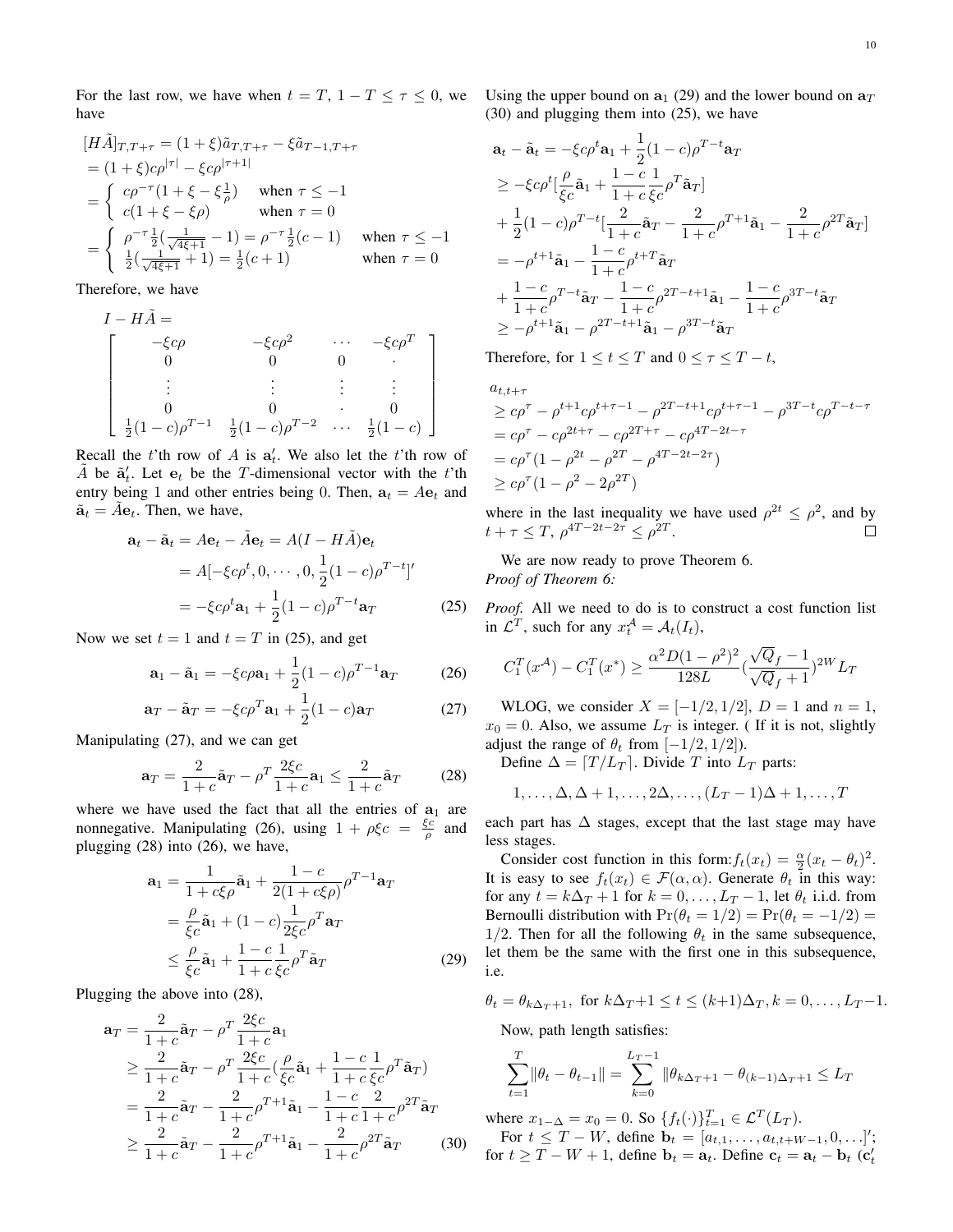is the t'th row of A with the first  $t + W - 1$  entries being set to 0), and  $C = [\mathbf{c}_1, \mathbf{c}_2, \dots, \mathbf{c}_T]'.$ 

Denote  $\mathcal{T} = \{1 \le t \le T - W | t \equiv 1 \pmod{\Delta}\}$ . We then have for  $t \in \mathcal{T}$ ,

$$
(xt - xt*)2 = (xt - \mathbf{b}'t \theta - \mathbf{c}'t \theta)2
$$
  
= (x<sub>t</sub> - \mathbf{b}'<sub>t</sub> \theta)<sup>2</sup> + (\mathbf{c}'<sub>t</sub> \theta)<sup>2</sup> - 2( $\mathbf{c}'t \theta$ )(x<sub>t</sub> - \mathbf{b}'<sub>t</sub> \theta)  
\ge (\mathbf{c}'<sub>t</sub> \theta)<sup>2</sup> + 2( $\mathbf{c}'t \theta$ )(\mathbf{b}'<sub>t</sub> \theta - x<sub>t</sub>)

We take expectation conditioned on  $I_t$  for  $t \in \mathcal{T}$ ,

$$
\mathbb{E}[(x_t - x_t^*)^2 | I_t] \n\overset{(a)}{\geq} \mathbb{E}[(\mathbf{c}'_t \theta)^2 | I_t] \n+ 2\mathbb{E}[(\mathbf{c}'_t \theta)|I_t](\mathbf{b}'_t \theta - x_t) \n\overset{(b)}{\geq} \mathbb{E}[(\mathbf{c}'_t \theta)^2 | I_t] + 2\mathbb{E}[(\mathbf{c}'_t \theta)](\mathbf{b}'_t \theta - x_t) \n\overset{(c)}{\leq} \mathbb{E}[(\mathbf{c}'_t \theta)^2 | I_t]
$$

where (a) is because  $\mathbf{b}'_t \theta$  and  $x_t$  are constant given  $I_t$ ; (b) is because  $\mathbf{c}'_t \theta$  only depends on  $\theta^*_{t+W}, \dots, \theta^*_T$ , which are independent from  $I_t$  when  $t \equiv 1 \pmod{\Delta}$ ,; (c) is because  $\theta^*_\tau$ has expectation 0 for any  $\tau$ . Now we take expectation again over  $I_t$ , and get  $\mathbb{E}[(x_t - x_t^*)^2] \geq \mathbb{E}[(\mathbf{c}'_t \theta)^2]$ .

Summing over  $t$ ,

$$
\mathbb{E} \|\mathbf{x} - \mathbf{x}^*\|^2 \ge \sum_{t \in \mathcal{T}} \|x_t - x_t^*\|
$$
  

$$
\ge \sum_{t \in \mathcal{T}} \mathbb{E}(\mathbf{c}'_t \theta)^2 = \mathbb{E} \theta' R \theta
$$

2

where  $R = (\sum_{t \in \mathcal{T}} c_t c_t')$ . Now since R is a T-by-T symmetric positive semi-definite matrix, we diagonalize it to get  $R = \sum_{t=1}^{T} \lambda_t \zeta_t \zeta_t'$ , where  $\lambda_t$  is a nonegative eigenvalue of R associated with eigenvector  $\zeta_t$ , and  $\zeta_1, \ldots, \zeta_T$  form a orthonormal basis of  $\mathbb{R}^T$ . Thus,

$$
\mathbb{E} \theta' R \theta = \sum_{t=1}^{T} \mathbb{E} (\lambda_t \theta' \zeta_t \zeta_t' \theta) = \sum_{t=1}^{T} \lambda_t \mathbb{E} (\zeta_t' \theta)^2
$$

Let ζ<sup>t</sup> = [ζt,1, . . . , ζt,T ] 0 , then E(ζ 0 t θ) <sup>2</sup> = Var(ζ 0 t P  $\begin{array}{rcl} \mathfrak{t} & \boldsymbol{\zeta}_t &= [ \zeta_{t,1}, \ldots, \zeta_{t,T} ]', \text{ then } \ \mathbb{E}( \boldsymbol{\zeta}_t' \theta )^2 \ = \ \text{Var}( \boldsymbol{\zeta}_t' \theta ) \ &= \ \frac{t}{\tau - 1} \zeta_{t,\tau}^2 \text{Var}(\theta_t) \ = \ \ 1/4. \ \ \text{Therefore, } \ \mathbb{E} \| \mathbf{x} \ - \ \mathbf{x}^* \|^2 \ \geq \ \end{array}$  $\sum_{t=1}^{T} \lambda_t/4 = \text{Trace}(R)/4 = \sum_{t \in \mathcal{T}} ||c_t||^2/4$ . By the definition of  $c_t$ , and (20), for  $t \leq T - W$ ,

$$
\|\mathbf{c}_t\|^2 \ge a_{t,t+W}^2 \ge \frac{\alpha(1-\rho^2)^2}{4(4\beta+\alpha)}\rho^{2W}
$$

where we have used by the lower bound on T,  $2\rho^{2T} \leq \frac{1-\rho^2}{2}$  $\frac{\overline{\rho}}{2}$ . As a result,

$$
\mathbb{E}\|\mathbf{x}-\mathbf{x}^*\|^2 \geq |\mathcal{T}|\frac{\alpha(1-\rho^2)^2}{16(4\beta+\alpha)}\rho^{2W}.
$$

Let's compute  $|\mathcal{T}|$ .

$$
|{\cal T}| = \lceil \frac{T - W}{\lceil T/L_T \rceil} \rceil \ge \lceil \frac{T - W}{T/L_T + 1} \rceil
$$
  

$$
\ge L_T \frac{T - W}{T + L_T} \ge L_T \frac{T - W}{2T}
$$

The last inequality is because  $L_T \leq T$  when  $D = [-1/2, 1/2]$ .

Therefore, there must exist a realization of  $\theta$ , s.t.

$$
\|\mathbf{x} - \mathbf{x}^*\|^2 \ge (T - W) \frac{\alpha (1 - \rho^2)^2}{4(4\beta + \alpha)} \rho^{2W}
$$
  
 
$$
\ge \frac{T - W}{T} \frac{\alpha (1 - \rho^2)^2}{32(4\beta + \alpha)} \rho^{2W} L_T
$$

The results of the theorem follows directly from the  $\alpha$ -strong convexity of the off-line cost function and  $T > 2W$ .  $\Box$ 

#### ACKNOWLEDGMENT

The authors would like to thank...

#### **REFERENCES**

- [1] E. Hazan, *Introduction to Online Convex Optimization*, ser. Foundations and Trends(r) in Optimization Series. Now Publishers, 2016. [Online]. Available: https://books.google.com/books?id=IFxLvgAACAAJ
- [2] A. Mokhtari, S. Shahrampour, A. Jadbabaie, and A. Ribeiro, "Online optimization in dynamic environments: Improved regret rates for strongly convex problems," in *Decision and Control (CDC), 2016 IEEE 55th Conference on*. IEEE, 2016, pp. 7195–7201.
- [3] L. Andrew, S. Barman, K. Ligett, M. Lin, A. Meyerson, A. Roytman, and A. Wierman, "A tale of two metrics: Simultaneous bounds on competitiveness and regret," in *Conference on Learning Theory*, 2013, pp. 741–763.
- [4] E. C. Hall and R. M. Willett, "Online convex optimization in dynamic environments," *IEEE Journal of Selected Topics in Signal Processing*, vol. 9, no. 4, pp. 647–662, 2015.
- [5] B. Narayanaswamy, V. K. Garg, and T. Jayram, "Online optimization for the smart (micro) grid," in *Proceedings of the 3rd international conference on future energy systems: where energy, computing and communication meet*. ACM, 2012, p. 19.
- [6] M. Moeini-Aghtaie, P. Dehghanian, M. Fotuhi-Firuzabad, and A. Abbaspour, "Multiagent genetic algorithm: an online probabilistic view on economic dispatch of energy hubs constrained by wind availability," *IEEE Transactions on Sustainable Energy*, vol. 5, no. 2, pp. 699–708, 2014.
- [7] T. Chen, Q. Ling, and G. B. Giannakis, "An online convex optimization approach to proactive network resource allocation," *IEEE Transactions on Signal Processing*, 2017.
- [8] M. Lin, Z. Liu, A. Wierman, and L. L. Andrew, "Online algorithms for geographical load balancing," in *Green Computing Conference (IGCC), 2012 International*. IEEE, 2012, pp. 1–10.
- [9] M. Lin, A. Wierman, L. L. Andrew, and E. Thereska, "Dynamic rightsizing for power-proportional data centers," *IEEE/ACM Transactions on Networking (TON)*, vol. 21, no. 5, pp. 1378–1391, 2013.
- [10] L. Gan, A. Wierman, U. Topcu, N. Chen, and S. H. Low, "Real-time deferrable load control: handling the uncertainties of renewable generation," *ACM SIGMETRICS Performance Evaluation Review*, vol. 41, no. 3, pp. 77–79, 2014.
- [11] S.-J. Kim and G. B. Giannakis, "Real-time electricity pricing for demand response using online convex optimization," in *Innovative Smart Grid Technologies Conference (ISGT), 2014 IEEE PES*. IEEE, 2014, pp.  $1 - 5$ .
- [12] V. Joseph and G. de Veciana, "Jointly optimizing multi-user rate adaptation for video transport over wireless systems: Mean-fairness-variability tradeoffs," in *INFOCOM, 2012 Proceedings IEEE*. IEEE, 2012, pp. 567–575.
- [13] F. Zanini, D. Atienza, G. De Micheli, and S. P. Boyd, "Online convex optimization-based algorithm for thermal management of mpsocs," in *Proceedings of the 20th symposium on Great lakes symposium on VLSI*. ACM, 2010, pp. 203–208.
- [14] M. Tanaka, "Real-time pricing with ramping costs: A new approach to managing a steep change in electricity demand," *Energy Policy*, vol. 34, no. 18, pp. 3634–3643, 2006.
- [15] R. Mookherjee, B. F. Hobbs, T. L. Friesz, and M. A. Rigdon, "Dynamic oligopolistic competition on an electric power network with ramping costs and joint sales constraints," *J. Ind. Manag. Optim*, vol. 4, no. 3, pp. 425–452, 2008.
- [16] https://www.misoenergy.org/MarketsOperations/RealTimeMarketData\ \/Pages/DayAheadWindForecast.aspx.
- [17] http://www.pjm.com/planning/resource-adequacy-planning/ load-forecast-dev-process.aspx.